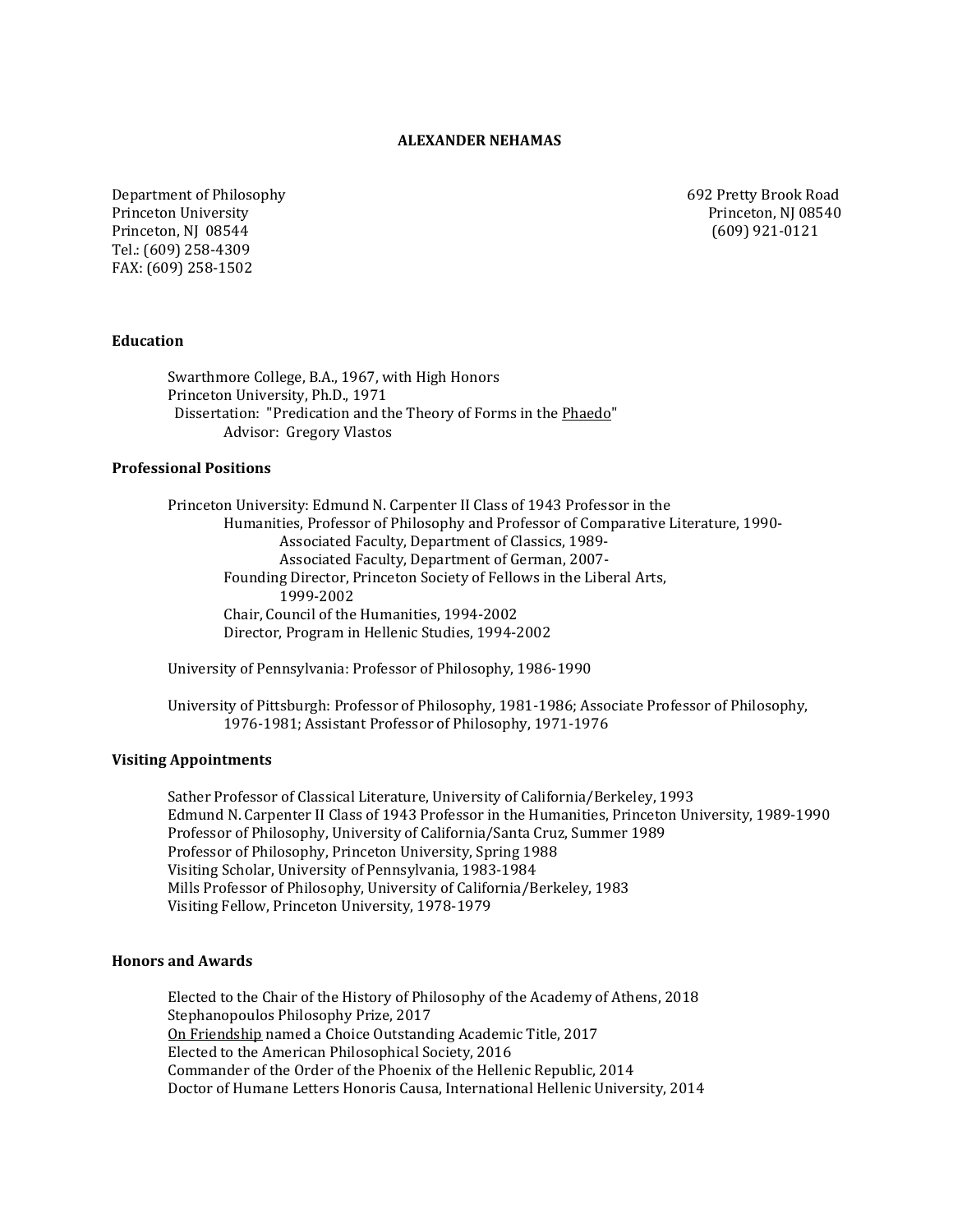Old Dominion Professor, Princeton University, 2011-2012 President's Award for Distinguished Teaching, Princeton University, 2011 D.Phil (hon.), Institute of Fine Arts, National Polytechnic University, Athens, 2011 D. Phil. (hon.), Aristotle University of Thessaloniki, 2011 Only a Promise of Happiness: The Place of Beauty in a World of Art, Best Book in Philosophy, Professional/Scholarly Division, Association of American Publishers, 2008 Gifford Lecturer, University of Edinburgh, 2008 Mellon Distinguished Achievement in the Humanities Award, 2001 International Nietzsche Prize, Associazione Internazionale di Studi e Ricerche Federico Nietzsche, 2001 Academy of Athens, Award for Distinguished Achievement in Hellenic Studies, 2000 Tanner Lecturer, Yale University, 2000 Howard T. Behrman Award for Distinguished Achievement in the Humanities, Princeton University, 1999 PEN American Center, 1997 Phi Beta Kappa Visiting Scholar, 1995 Elected to the American Academy of Arts and Sciences, 1994 D. Phil. (Hon.), National and Kapodistrian University of Athens, 1993 Sather Lecturer, University of California/Berkeley, 1993 Romanell-Phi Beta Kappa Professor in Philosophy, 1990-1991 Lindback Foundation Award for Distinguished Teaching, University of Pennsylvania, 1989 Hanes-Willis Professor, University of North Carolina at Chapel Hill, 1987 ACLS Travel Fellowship, 1987 Guggenheim Fellowship, 1983-1984 NEH Fellowship, 1978-1979 NEH Summer Research Fellowship, 1976 University of Pittsburgh Summer Research Grants, 1972, 1974

# **Professional Activities**

American Philosophical Society, 2016- Member, Patrick Suppes Prize Committee, 2017-2018 Membership Committee for the Philosophy Class, 201**7**-2018 Evaluation Committee, Department of Philosophy, University of Southern California, 2016 Advisory Committee, Columbia University Center for Comparative Literature and Society, 2007-10 Advisory Committee on the Bellagio Center, The Rockefeller Foundation, 2005-06 Visiting Committee, Department of Philosophy, Harvard University, 2005 Board of Officers American Philosophical Association, 2002-2005 American Philosophical Association (Eastern Division) Past President, 2004-2005 President, 2003-2004 Vice-President, 2002-2003 Nominating Committee, 1995-1997 Executive Committee, 1990-1993 Chair, Program Committee, 1981-1982 Member, Program Committee, 1980-1981 Board, Penn Humanities Center, 1999-2005 American Academy of Arts and Sciences Member, Panel for Class IV.1, Membership Committee, 2017-2018 Membership Committee, Class IV, 1998-2001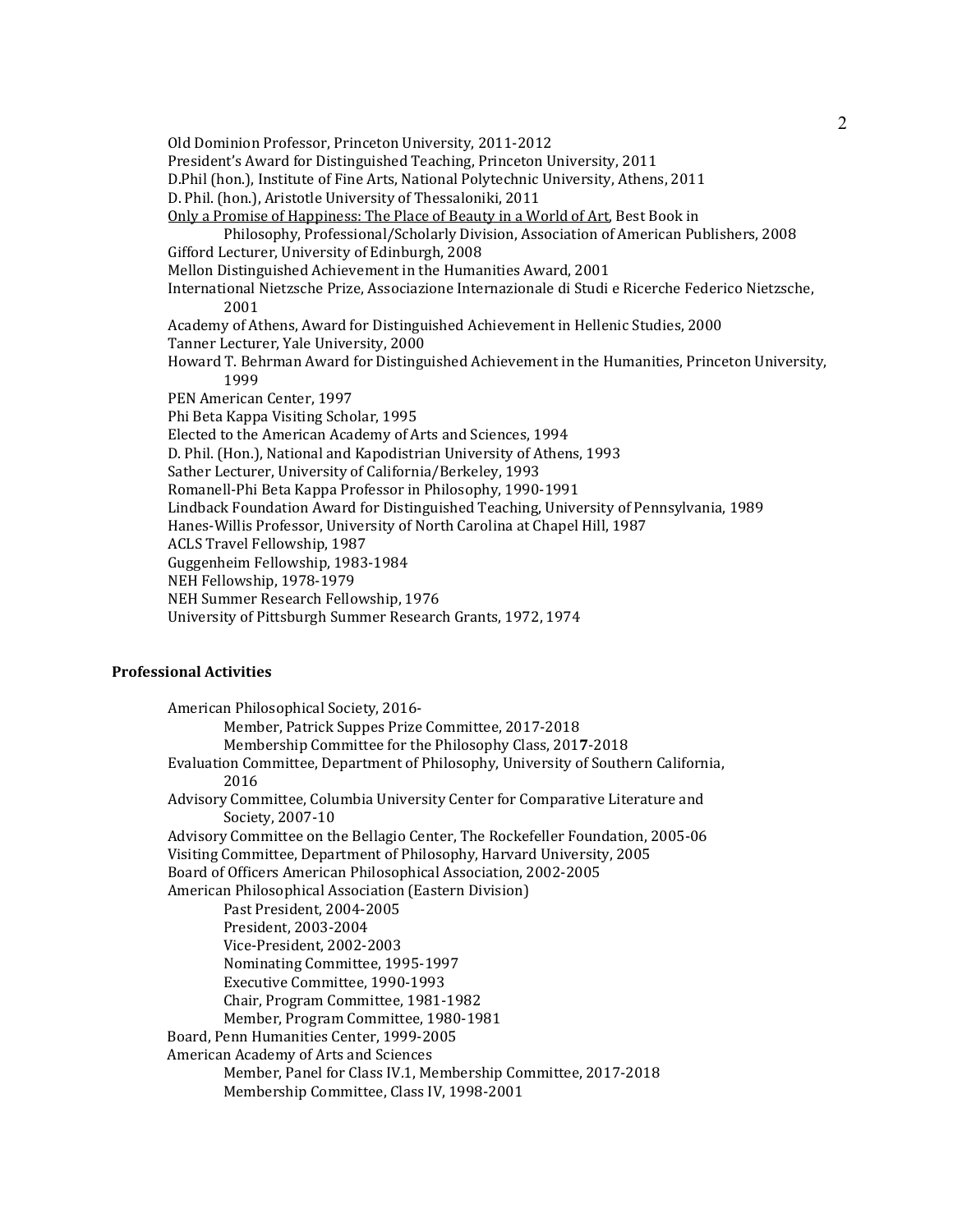| Chair, Panel for Class IV.1, Membership Committee, Class IV, 1998-2001               |
|--------------------------------------------------------------------------------------|
| Member, Panel for Class IV.1, Membership Committee, 1997-1998                        |
| Phi Beta Kappa-Romanell Professorship Selection Committee, Phi Beta Kappa, 1993-1997 |
| National Humanities Center Fellows Selection Committee, 1994                         |
| North American Nietzsche Society                                                     |
| Executive Committee, 1988-1991, 2016-; Nominating Committee, 1998-2000, Executive    |
| Committee, 2015-                                                                     |
| <b>Modern Greek Studies Association</b>                                              |
| Publications Committee, 2000-2006                                                    |
| Program Committee, 1998                                                              |
| Executive Committee, 1981-1984, 1989-1992                                            |
| American Society for Aesthetics                                                      |
| Program Committee, 1980-1981                                                         |
| APA Western Division                                                                 |
| Program Committee, 1978-1979                                                         |
| New York Ancient Philosophy Colloquium, 1971-1994                                    |
| Coordinator, 1975-1982                                                               |

 Editorial Boards: American Philosophical Quarterly, 1981-1986; History of Philosophy Quarterly, 1985-1990; Ancient Philosophy; Journal of Modern Greek Studies; Arion; Skepsis; Philosophy and Literature; Philosophy and Phenomenological Research, 1991-1994; Dialogos; Point of Reference; Philosophical Research; The European Legacy; Common Knowledge

Editorial Board, The Garland Encyclopedia of Aesthetics, The Cambridge Dictionary of Philosophy

# **Other Activities**

Honorary Member, "Salamis-Thermopylae 2020" Ce;ebratory Committee Institute Council, National and Kapodistrian University of Athens, 2012-2016 Board of Trustees, College Year in Athens, 2008-2018 Academic Advisory Council, 1996-2018 Trustee Emeritus, 2019- Jury for Heinz Prize in the Arts and Humanities, 2004 Secretary, Board of Directors, A.S. Onassis Charitable Foundation (US), 1999-2000 Advisory Council, A.S. Onassis Charitable Foundation (US), 1999-2000 Board of Trustees, Athens College in Greece, 1997- Chair, Education Committee, 2000- Advisory Council, Onassis Center for Hellenic Studies in New York, 1997-1999 Board of Trustees, Princeton University Press, 1995-1999 Member, Executive Committee, 1995-1998 Editorial Board, Princeton University Press, 1991-1995 Board of Trustees, National Humanities Center, 1996-1999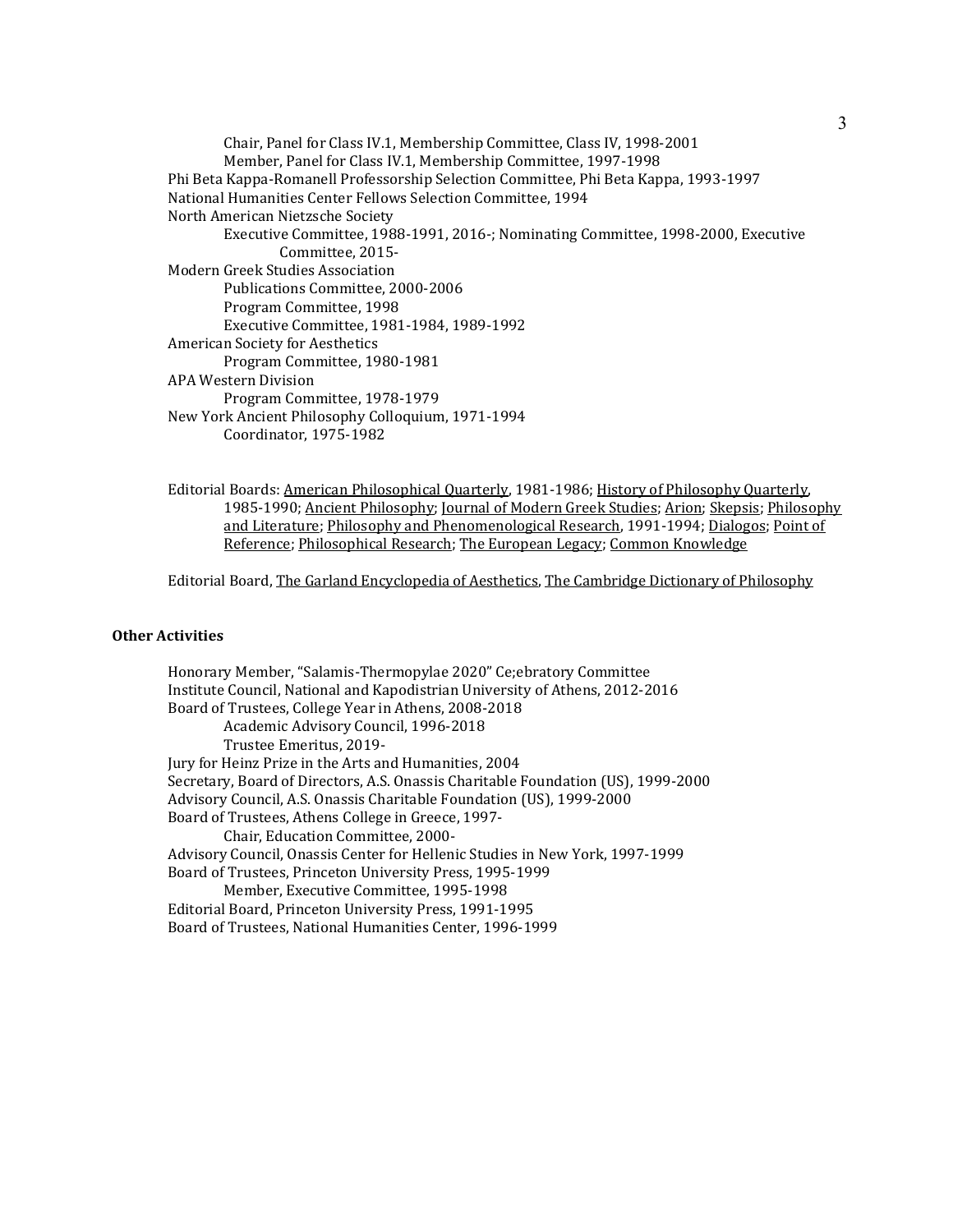### **PUBLICATIONS**

#### **Books**

- 1. Nietzsche: Life as Literature (Cambridge: Harvard University Press, 1985)
	- 1a. Italian translation (Rome: Armando Editore, 1989)
	- 1b. German translation (Göttingen: Steidl Verlag, 1991; second edition, 1996)
	- 1c. French translation (Paris: Presses Universitaires de France, 1994)
	- 1d. Korean translation (Seoul, ???, 1994),
		- —also, retranslated, (Seoul, ???, 2013)
	- 1e. Japanese translation (Tokyo: Risosha, 1997)
	- 1f. Turkish translation (Istanbul: Ayrinti Yanynevi, 1999)
	- 1g. Greek translation (Athens: Alexandria, 2002)
	- 1h. Spanish translation (Madrid: Turner Libros, 2004)
	- 1i. Arabic translation (Casablanca: Afrique Orient, 2004)
	- 1j. Chinese translation (Zhejiang University Press, 2016)
- 2. Plato's "Symposium", translated with introduction and notes, with Paul Woodruff (Indianapolis: Hackett, 1989)
	- 2a. Adapted for the stage by Philip Wheeler, performed at the Gamut Theater, Harrisburg, PA, August 15-19, 2019
- 3. Plato's "Phaedrus", translated with introduction and notes, with Paul Woodruff (Indianapolis: Hackett, 1995)
- 4. The Art of Living: Socratic Reflections from Plato to Foucault (Berkeley: University of California Press, 1998)
	- 4a. German translation (Hamburg: Rotbuch Verlag, 2000)
	- 4b. Greek translation, with a new introduction (Athens: Nefeli Publishers, 2001)
	- 4c. Turkish translation (Istanbul: Ayrinti Yanynevi, 2002)
- 5. Virtues of Authenticity: Essays on Plato and Socrates (Princeton: Princeton University Press, 1999) 5a. Greek translation (Rethymno: University Press of Crete, 2020)
- 6. Only a Promise of Happiness: The Place of Beauty in a World of Art (Princeton: Princeton University Press, 2007)
	- 6a. Greek translation (Athens: Nefeli, 2010)
- 7. On Friendship (New York: Basic Books, 2016)
	- 7a. German translation (Berlin: dtv, 2017)
	- 7b. Chinese translation (Taiwan, Lotus Publishing Company, 2018)
	- 7c. Greek translation, (Athens: Metaichmion Press, 2019)
	- 7d. Farsi translation (Tehran: Goman Publication, 2019 (1397))
- 8. Essays on Nietzsche (Cambridge, MA: Harvard University Press, forthcoming)
- 9. Essays on Aesthetics (Cambridge, MA: Harvard University Press, forthcoming)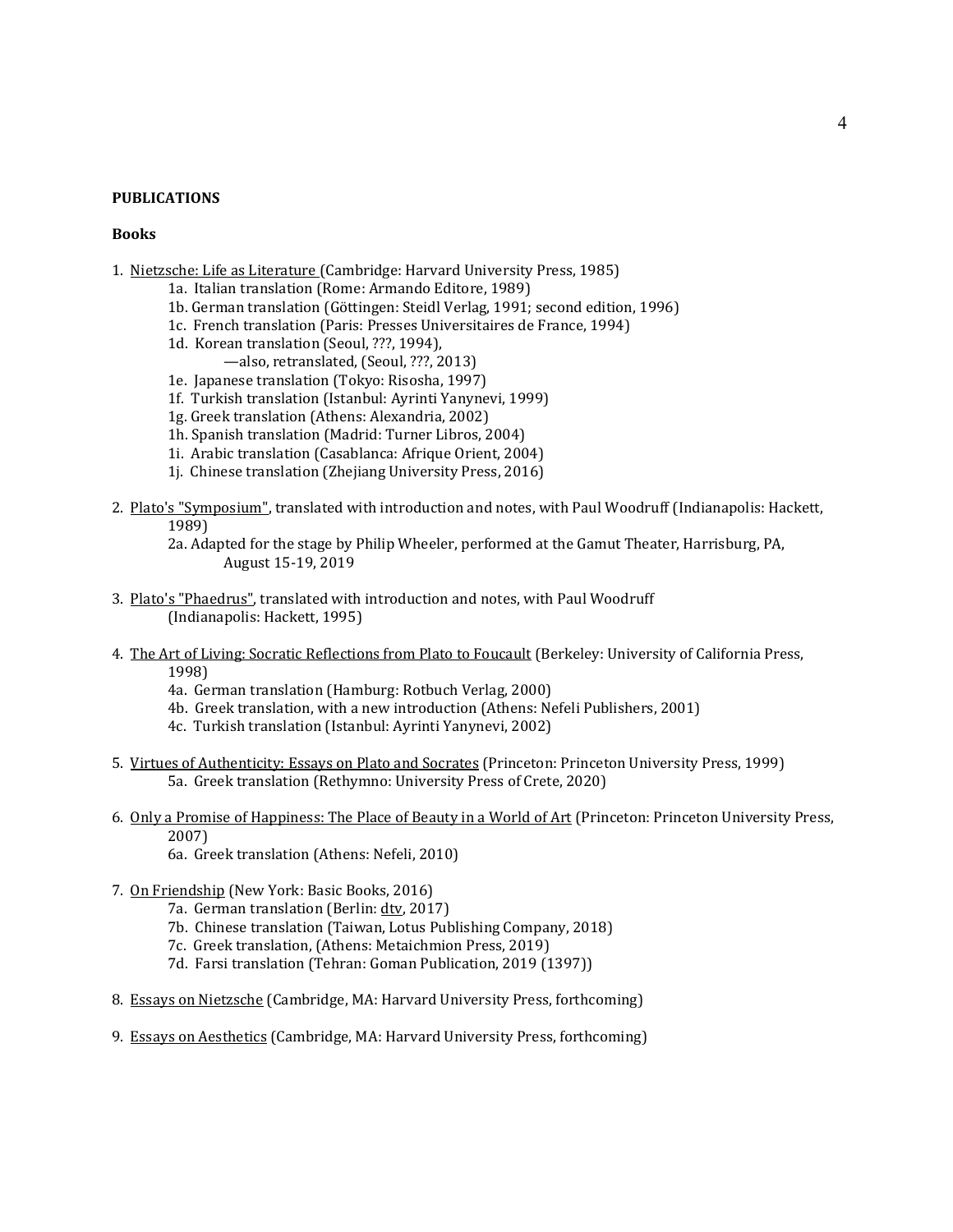## **Edited Books**

- 1. Gregory Vlastos, Socrates: Ironist and Moral Philosopher, edited with an introduction and translated into Modern Greek with Paul Kalligas (Athens: Estia, 1993)
- 2. Aristotle's "Rhetoric": Philosophical Essays, edited with D.J. Furley, (Princeton University Press, 1994)
- 3. Selections from Nietzsche's Early Notebooks, edited with Raymond Geuss, introduced by AN, translated by Ladislaus Lob (Cambridge University Press, 2009)
- 4. Oxford Studies in Ancient Philosophy, 57 (2019), edited with Victor Caston, Hendrik Lorenz, and Ben Morison

# **Edited Journal Issues**

1. Oxford Studies in Ancient Philosophy, Supplementary Volume, 2019, co-edited with Victor Caston, Hendrik Lorenz, and Ben Morison

# **Articles**

- 1. "Predication and Forms of Opposites in the Phaedo," Review of Metaphysics, 26 (1973): 461-491
- 2. "Plato on the Imperfection of the Sensible World," American Philosophical Quarterly, 12 (1975): 105-117
	- 2a. Reprinted in Nicholas D. Smith (ed.), *Plato: Critical Assessments* (London and New York: Routledge, 1998)
	- 2b. Reprinted in Gail Fine (ed.), Oxford Readings in Philosophy: Plato: Metaphysics and Epistemology (Oxford: Oxford University Press, 1999)
- 3. "Confusing Universals and Particulars in Plato's Early Dialogues," Review of Metaphysics, 29 (1975): 287- 306
- 4. "Self-Predication and Plato's Theory of Forms," American Philosophical Quarterly, 16 (1979): 93-103 4a. Reprinted in T.H. Irwin (ed.) Ancient Philosophy: A Collection of Essays (New York: Garland, 1995)
- 5. "The Eternal Recurrence," Philosophical Review, 89 (1980): 331-35
	- 5a. Reprinted in Daniel W. Conway (ed.), Friedrich Nietzsche: Critical Assessments (New York: Routledge, 1998)
	- 5b. Reprinted in John Richardson and Brian Leiter (eds.), Nietzsche: A Reader (Oxford: Oxford University Press, 2001)
- 6. "Getting Used to Not Getting Used to It: Nietzsche in The Magic Mountain," Philosophy and Literature, 5 (1981): 73-88
	- 6a. Reprinted in Harold Bloom (ed.), Modern Critical Interpretations: The Magic Mountain (New York: Chelsea House, 1986)
- 7. "The Postulated Author: Critical Monism as a Regulative Ideal,""Critical Inquiry, 8 (1981): 131-49
	- 7a. Reprinted in Eileen John and Dominic McIver Lopes, The Philosophy of Literature: Contemporary and Classic Readings (Oxford: Blackwell's, 2004)
	- 7b. Reprinted in Steven Cahn and Aaron Meskin, Aesthetics (Oxford: Blackwell's, 2007)
	- 7c. Reprinted (in Greek translation) in Deukalion, 26 (2008): 321-341
- 8. "On Parmenides' Three Ways of Inquiry," Deukalion, 1981: 97-111"
	- 8a. "I tris Odi Dizisios tou Parmenidi," translation of 8 above, Deukalion (same issue)
- 9. "Plato on Imitation and Poetry in Republic 10," in J.M.E. Moravcsik and Philip Temko (eds.), Plato on Beauty, Wisdom, and the Arts (Totowa, N.J.: Rowman and Littlefield, 1982), pp. 47-78
	- 9a. Reprinted in Nicholas D. Smith (ed.), Plato: Critical Assessments (London and New York: Routledge, 1998)
	- 9b. Reprinted in Gregory Nagy (ed.), Greek Literature (New York: Routledge, 2001)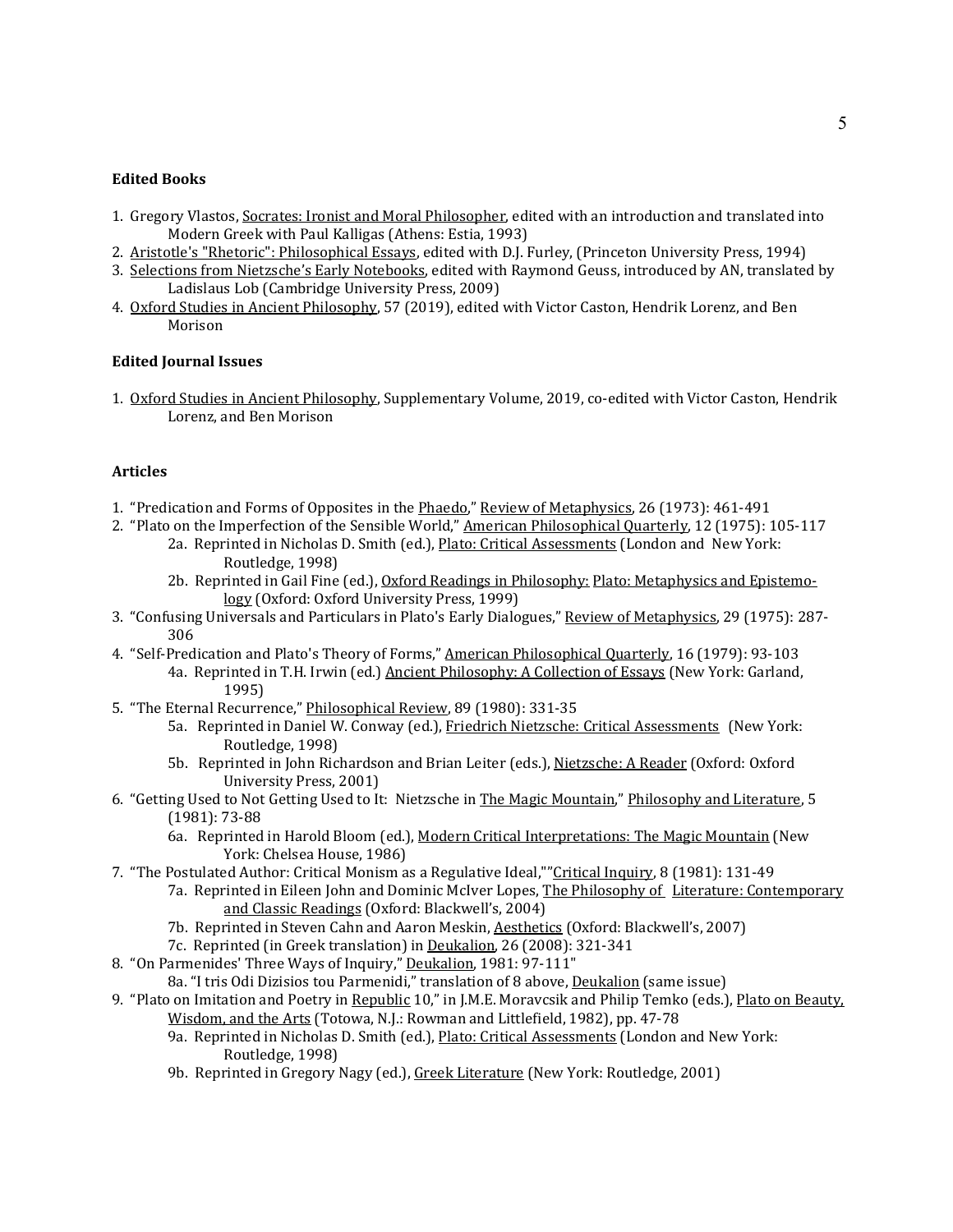- 9c. Reprinted in Spanish translation, in Carlos Eduardo Sanabria (ed.), Estética: Miradas Contemporáneas (Bogota: Universidad Jorge Tadeo Lozano, 2004)
- 10. "Can We Quite Ever Change the Subject? Richard Rorty on Science, Literature, Culture and the Future of Philosophy," boundary 2, 10 (1982): 395-413
- 11. "Participation and Predication in Plato's Later Thought," Review of Metaphysics, 36 (1982): 343-374
	- 11a. Reprinted in Hungarian translation in a volume of essays on Plato edited by Tamás Böröczki (Budapest, 2007)
- 12. "Immanent and Transcendent Perspectivism in Nietzsche," Nietzsche-Studien, 12 (1983): 473-491
- 13. "Mythology: The Theory of Plot," in John Fisher (ed.), Essays on Aesthetics: Perspectives on the Work of Monroe C. Beardsley (Philadelphia: Temple University Press, 1983), pp. 180-197
- 14. "'How One Becomes What One Is'," Philosophical Review, 92 (1983): 385-417
	- 14a. Reprinted in The Philosopher's Annual, vol. VI, 1983
		- 14b. Reprinted, in the form in which it appears in Nietzsche: Life as Literature, in Harold Bloom (ed.), Modern Critical Views: Friedrich Nietzsche (New York: Chelsea House, 1987)
		- 14c Reprinted in Richard White (ed.), Nietzsche, International Library of Critical Essays in the History of Philosopy (Aldershot: Ashgate Publishing Limited, 2000)
		- 14d. Reprinted in Charles Guignon (ed.), The Existentialists (New York: Rowman & Littlefield, 2003)
- 15. "Memory, Pleasure, and Poetry: The Grammar of the Self in the Writing of Cavafy," Journal of Modern Greek Studies, 1, (1983): 295-319
- 16. "Episteme and Logos in Plato's Later Thought," Archiv für Geschichte der Philosophie, 66 (1984): 11-36 16a. Reprinted in John Anton and Anthony Preus (eds.), Essays in Ancient Greek Philosophy, vol. III, (Albany: State University of New York Press, 1989)
	- 16b. Reprinted in Hungarian translation in a volume of essays on Plato edited by Tamás Böröczki (Budapest, 2007)
- 17. "Convergence and Methodology in Science and Criticism," New Literary History, 18 (1985-1986): 81-87
- 18. "Meno's Paradox and Socrates as a Teacher," Oxford Studies Ancient Philosophy, 3 (1985): 1-30
	- 18a. Reprinted, in French translation, in Monique Canto, (ed.), Les paradoxes de la connaissance (Paris, 1992)
	- 18b. Reprinted in Hugh Benson, (ed.), Essays on the Philosophy of Socrates (New York: Oxford University Press, 1992)
	- 18c. Reprinted in Jane M. Day (ed.), Plato's "Meno" in Focus (London and New York: Routledge, 1994), pp. 221-248
- 19. "O Sokratis peri tis Proteraiotitas tou Orismou" ("Socrates on the Priority of Definition"), in K. Boudouris (ed.), Language and Reality in Greek Philosophy: Proceedings of the Second International Philosophy Symposium (Athens: Greek Philosophical Society, 1985)
- 20. "Will to Knowledge, Will to Ignorance, and Will to Power in Beyond Good and Evil," in Y. Yovel (ed.), Nietzsche as Affirmative Thinker: Papers Presented at the Fifth Jerusalem Philosophical Encounter (The Hague: Nijhoff, 1986), pp. 90-108
- 21. "Socratic Intellectualism," in John J. Cleary, ed., Proceedings of the Greater Boston Area Ancient Philosophy Colloquium, vol. II (Washington, D.C.: University Press of America, 1986), pp. 275-316 21a. Reprinted in William J. Prior (ed.), **Essays on Socrates (New York: Routledge**, 1998)
- 22. "What an Author Is," Journal of Philosophy, (1986): 685-691
- 23. "Writer, Text, Work, Author," expanded version of (22), in A. J. Cascardi (ed.), Literature and the Question of Philosophy (Baltimore: Johns Hopkins University Press, 1987), pp. 267-291 23a. Reprinted in William Irwin (ed.), The Death and Resurrection of the Author, (New York: The Greenwood Press, 2002)
- 24. "'The Freud Scenario'," Grand Street, 6 (1987): 92-100
- 25. "Truth and Consequences: How to Understand Jacques Derrida," The New Republic, October 5, 1987: 31- 36
- 26. "Who Are 'The Philosophers of the Future'?: A Reading of Beyond Good and Evil," in R. Solomon and K. Higgins (eds.), Reading Nietzsche (New York, Oxford University Press, 1988), pp. 46-67
- 27. "Plato and the Mass Media," The Monist, 71 (1988): 214-234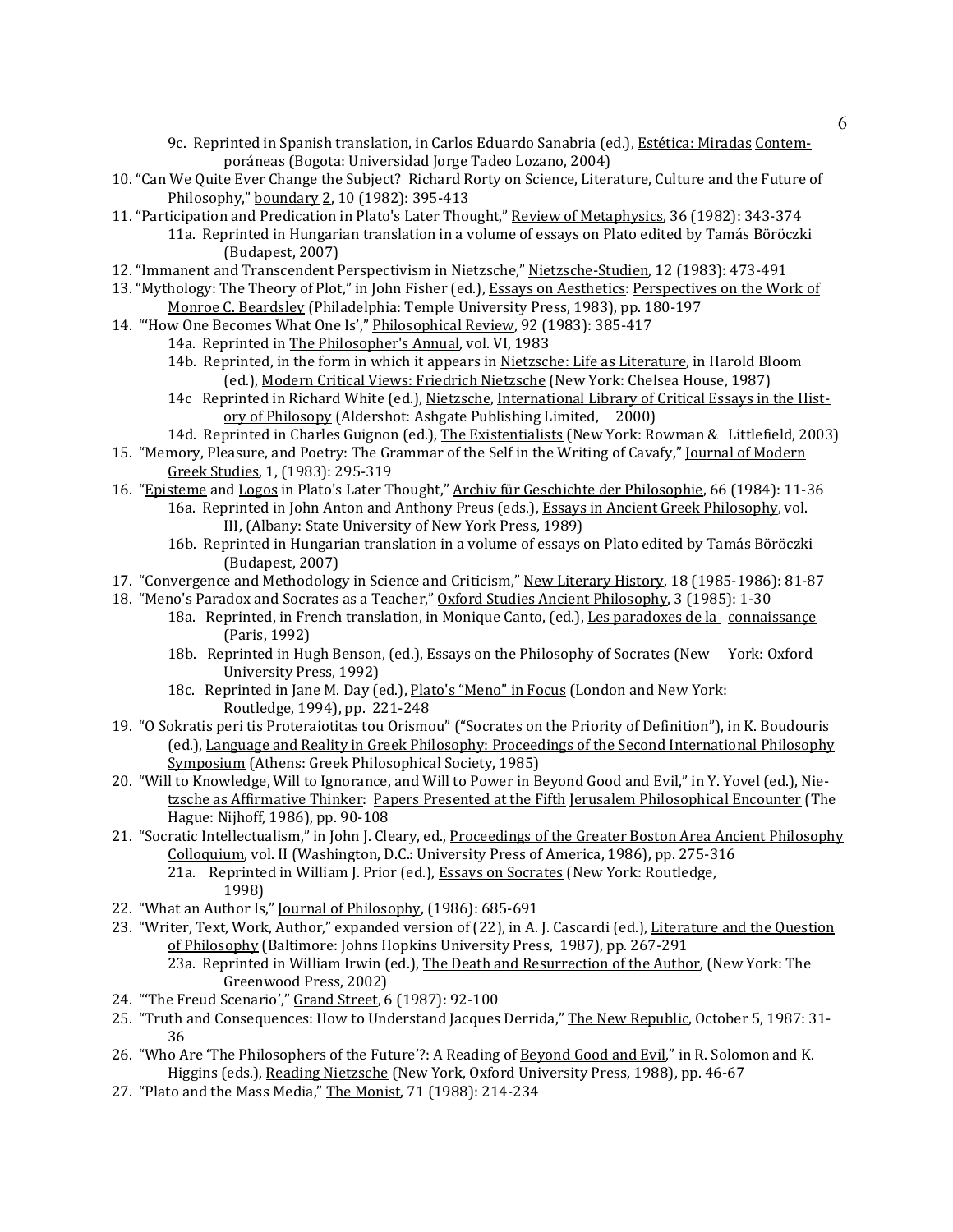- 27a. Reprinted in Kathleen M. Higgins, Aesthetics in Perspective (Fort Worth: Harcourt Brace, 1995), pp. 184-189
- 27b. Reprinted in David Goldblatt and Lee Brown, Aesthetics: A Reader in the Philosophy of the Arts (Upper Saddle River, NJ: Prentice Hall, 1997)
- 27c. Reprinted in Alison Denham, Plato on Art and Beauty (New York: Palgrave Macmillan, 2012)
- 28. "Cavafy's World of Art," Grand Street, 8 (1989): 129-146
	- 28a. Reprinted, in Polish translation, in Literatura na Świecie (2015)
- 29. "Ithiki kai Poiisi sto Dekato Vivlio tis Politias" ("Morality and Poetry in Republic X"), in K. Boudouris (ed.), On Justice: Proceedings of the Third International Philosophy Symposium (Athens: Greek Philosophical Society, 1988)
- 30. "Different Readings: A Reply to Conway, Magnus, and Solomon," International Studies in Philosophy, 1989: 73-80
- 31. "Beware of Mediators?," Journal of Modern Greek Studies, 1989
- 32. "The Attraction of Repulsion: The Deep and Ugly Thought of Georges Bataille," The New Republic, September 23, 1989: 31-36
- 33. "Serious Watching," South Atlantic Quarterly, 1990: 157-180
	- 33a. Reprinted in Darryl J. Gless and Barbara Herrnstein Smith, eds., The Politics of Liberal Education (Durham, NC: Duke University Press, 1991)
	- 33b. Reprinted in The Interpretive Turn (Ithaca: Cornell University Press, 1991)
	- 33c. Reprinted in Ruth Lorand, ed., Television: Aesthetic Reflections (New York: Peter Lang, 2002)
- 34. "Aesthetics, Plato and Aristotle," in John J. Cleary (ed.), Proceedings of the Greater Boston Area Colloqui um in Ancient Philosophy, vol. V (Washington, D.C.: University Press of America, 1990)
- 35. "A Touch of the Poet: On Richard Rorty," Raritan Quarterly, 1990 35a. Reprinted, in French translation, in Lire Rorty (Paris: Éclat, 1992)
- 36. "Eristic, Antilogic, Sophistic, Dialectic: Plato's Demarcation of Philosophy from Sophistry," History of Philosophy Quarterly, January 1990: 3-16
	- 36a. Eristiki, Antilogiki, Sophistiki, Dialektiki" ("Eristic, Antilogic, Sophistic, Dialectic"), in K. Boudouris (ed.), The Concept of Dialectic: Proceedings of the Third Panhellenic Philosophy Symposium, Athens, 1986 (Athens: Greek Philosophical Society, 1987) (Early version of 36)
- 37. "The Rescue of Humanism," The New Republic, 12 November 1990: 27-34 37a. Reprinted as the Introduction to Alain Renaut's The Era of The Individual (Princeton: Princeton
- University Press, 1997) 38. "The Genealogy of Genealogy: Interpretation in the Second Meditation and in The Genealogy of Morals," in Richard Freadman and Lloyd Reinhardt, eds., On LiteraryTheory and Philosophy (London: Macmillan, 1991)
	- 38a. Reprinted in Richard Schacht, ed., Essays on The Genealogy of Morals (Berkeley: University of California Press, 1994)
	- 38b. Reprinted in Christa Acampora, ed., Literary Theory and Philosophy (Rowman & Littlefield, 2006)
- 39. "Friedrich Nietzsche," Blackwell's Companion to Epistemology (London: Blackwell's, 1992)
- 40. "Painting as an Art: Painters, Spectators, Persons and Roles," in James Hopkins and Anthony Savile, eds., Essays Presented to Richard Wollheim (London: Blackwell's, 1992)
- 41. "Pity and Fear in the Rhetoric and the Poetics," in Amélie Rorty, ed., Essays on Aristotle's "Poetics" (Princeton: Princeton University Press, 1992)
	- 41a. Reprinted in David J. Furley and Alexander Nehamas, eds., Aristotle on Rhetoric and Philosophy (Princeton: Princeton University Press, 1994)
- 42. "Voices of Silence: On Gregory Vlastos' Socrates," Arion, Third Series, vol. 2 (1992): 156-186
- 43. "What did Socrates Teach and to whom did he Teach it?" The Review of Metaphysics, 1992
	- 43a. Reprinted, in Greek translation, in Deukalion, October 1993
- 44. "Introduction" to Plato's Republic (London: Everyman's Library, 1992)
	- 44a. Reprinted in The Classical Ideal: The Enduring Light of Ancient Greece (San Francisco: Humani ties West, 1994)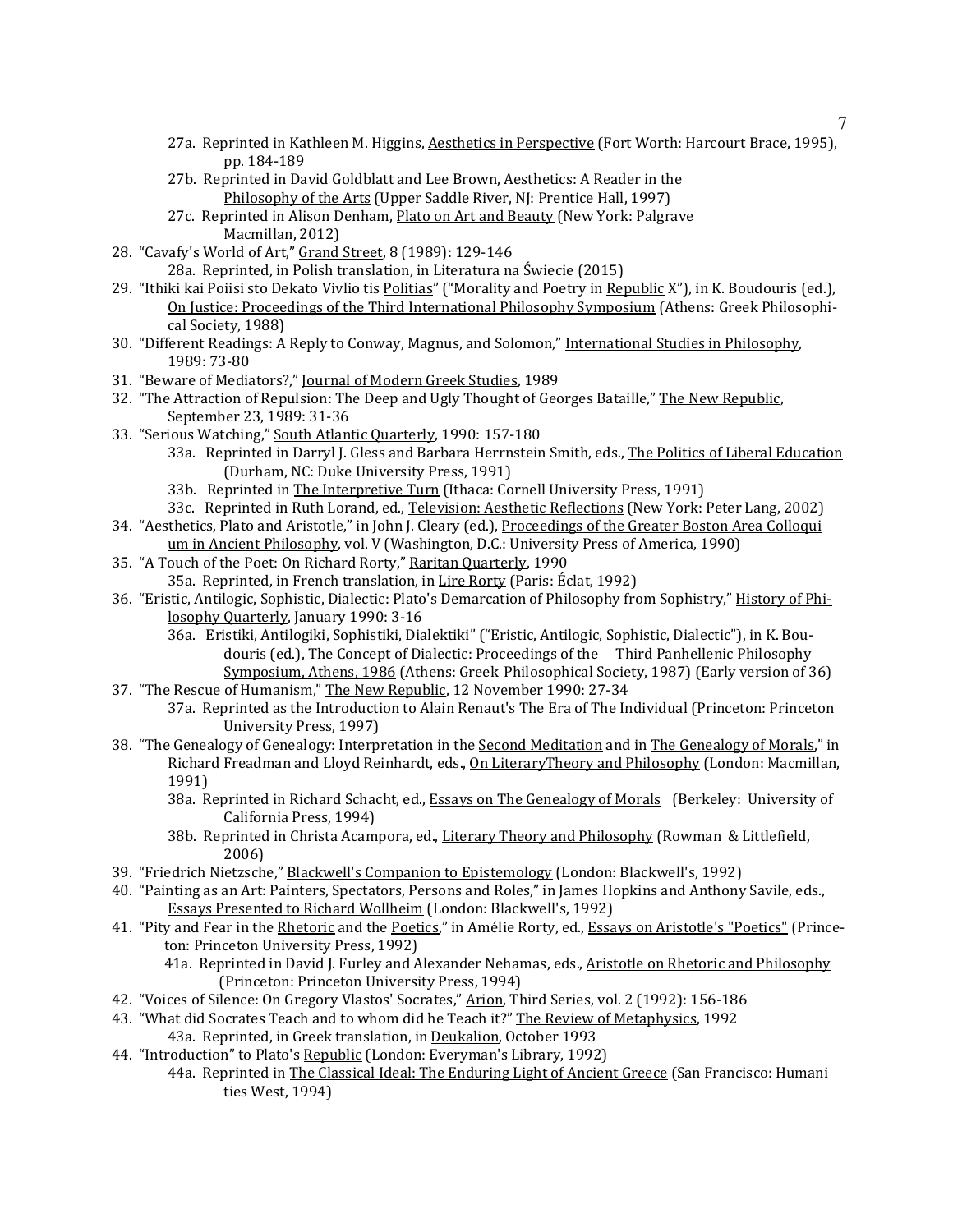- 45. "Subject or Abject: The Examined Life of Michel Foucault," The New Republic, 9 February 1993: 27-36 45a. Reprinted in The Australian, February 24, 1993
	- 45b. Reprinted, in Greek translation, in Anti, 1993
- 46. "Friedrich Nietzsche," Johns Hopkins Guide to Literary Theory and Criticism," 1993
- 47. "Nietzsche, Aestheticism, Modernity," Internationale Zeitschrift für Philosophie, 1994
	- 47a. Reprinted in Bernd Magnus and Kathleen M. Higgins, The Cambridge Companion to Nietzsche Cambridge: Cambridge University Press, 1996)
	- 47b. Reprinted in Babette Babich, Habermas, Nietzsche, and Critical Theory (New York: Prometheus Books, 2004)
- 48. "Sokratiki Ironia" ("Socratic Irony"), Greek Philosophical Review, 1994
- 49. "Culture and Anarchy," Threepenny Review, XV, June 1994: 3-4
- 50. "The Arts Have Always Had Government Support," Threepenny Review, XVI, June 1995: 3-4
	- 50a. Reprinted in Wendy Lesser et al. (eds.), Table Talk: From the Threepenny Review (Berkeley: Counterpoint Press, 2015)
- 51. "'The New Puritanism' Reconsidered," Salmagundi, Spring-Summer 1995: 194-256
- 52. "What Should We Expect from Reading? (There Are Only Aesthetic Values)," Salmagundi, 1996, with replies by Richard Rorty and Tzvetan Todorov
- 53. "Socrates," Oxford Classical Dictionary (Oxford: Oxford University Press, 1996) 53a. Reprinted in the Oxford Companion to Classical Civilization (Oxford: Oxford University Press, 1998)
- 54. "Nietzsche as Self-Made Man: On Graham's Parkes' Composing The Soul," Philosophy and Literature, Fall 1996
- 55. "Gregory Vlastos: A Memoir," Luminaries: Princeton Faculty Remembered (Princeton: Association of Princeton Graduate Alumni, 1997)
- Reprinted in Philosophical Inquiry, 2015
- 56. "Trends in Recent American Philosophy," Daedalus, Winter 1997
	- 56a. Reprinted in Carl Shorske and Thomas Bender, eds., American Academic Culture in Transformation: Four Disciplines, Fifty Years (Princeton: Princeton University Press, 1998) 56b. Reprinted, in Greek translation, in Deukalion, 1998
- 57. "I Philosophia os Dimosios Logos" ("Philosophy as Public Discourse"), Sunchrona Themata, March 1997
- 58. "Hermeneutics," The Dictionary of Art (London: Macmillan, 1997)
- 59. "Friedrich Nietzsche," The Dictionary of Art (London: Macmillan, 1997)
- 60. "The Most Multifarious Art of Style" (Chapter I of Nietzsche: Life as Literature), in Daniel Conway, ed., Friedrich Nietzsche: Critical Assessments (New York: Routledge, 1998)
- 61. "Richard Shusterman on Aesthetic Experience," The Journal of Aesthetics and Art Criticism, Winter 1998 61a. Reprinted, in German translation, in Deutsche Zeitschrift für Philosophie, 47 (1999): 105-109
- 62. "Truth and Value Diverge: On Arthur Danto's Nietzsche as Philosopher," International Studies in Philosophy, 1998
- 63. "Reason and Religion: A Plea for Paganism," (in Dutch), Nexus, 1998
- 64. "A Reason for Socrates' Face: Nietzsche on 'The Problem of Socrates'" ( in French), in Ernst Behler and Jacques le Rider, eds., Nietzsche moraliste: ars vitae, les problèmes de la culture, l'anthropologie (Paris: Presses universitaires de France, 1999)
- 65. "Nietzsche and 'Hitler'," Southern Journal of Philosophy, 1999
	- 65a. Reprinted in Jacob Golomb and Richard Wistich, (eds.), Nietzsche: Godfather of Fascism? (Princeton: Princeton University Press, 2002)
	- 65b. Reprinted, under the title "Nietzsche and the Evil Hero," in Iyyun: The Jerusalem Philosophical Quarterly, 64 (2015): 1-18.
- 66. "The Humanities and Professional Education in American Universities," Deree Pulse, November 1999: 6-10
- 67. "An Essay on Beauty and Judgment," The Threepenny Review, Winter 2000
	- 67a. Reprinted in Joseph Tanke and Colin McQuillan, eds., The Bloomsbury Companion to Aesthetics, 2012
- 68. "Debunking the Myths: What is Worth What," GAT, Winter 2000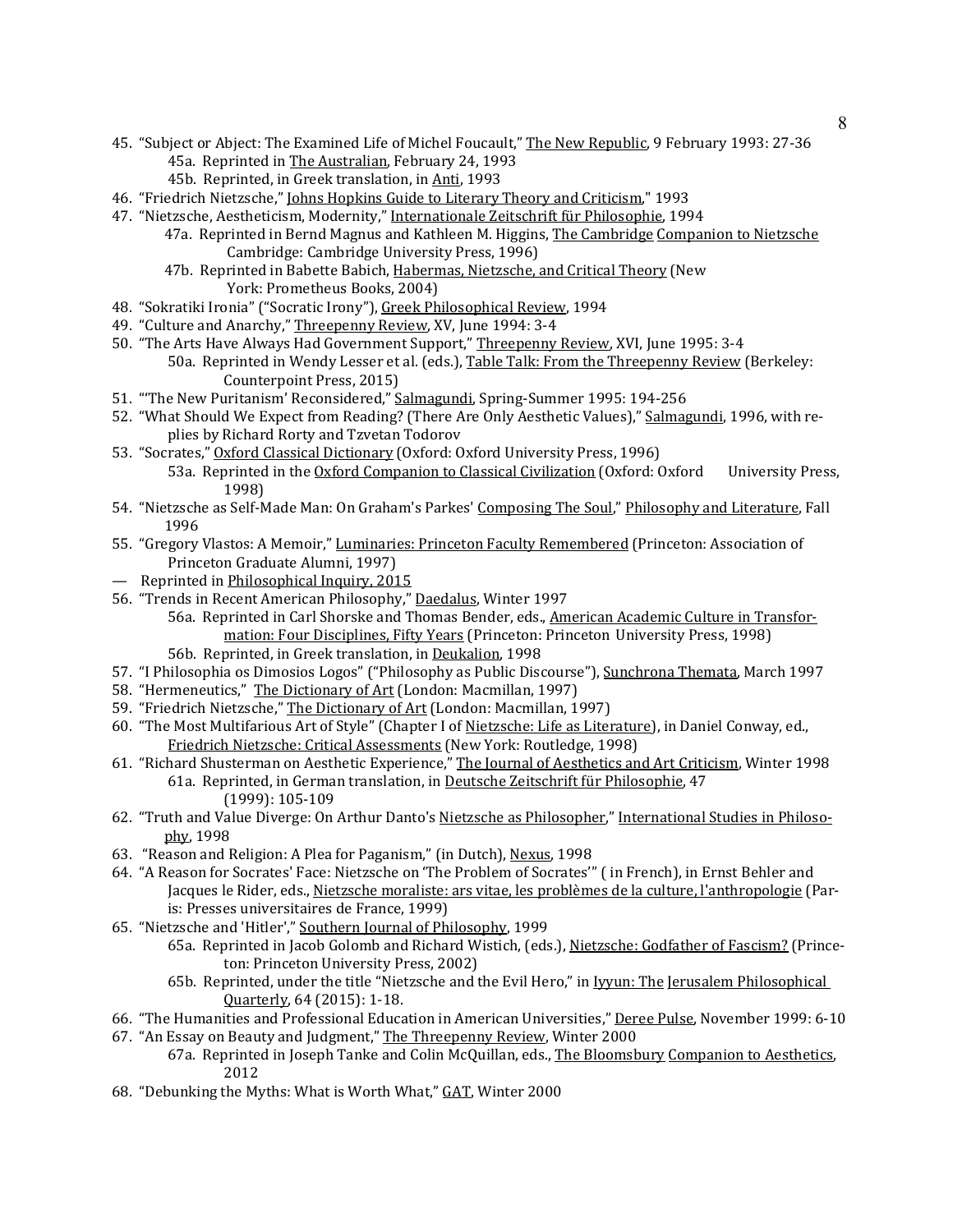9

- 69. "Koultoura, techne kai poiisi stin Politeia tou Platona: Giati o Platon den exorise tous kallitechnes" ("Cul- ture, Art and Poe
- 70. "The Return of the Beautiful: Morality, Pleasure and the Value of Uncertainty," Journal of Aesthetics and Art Criticism, Fall 2000
- 71. "For Whom the Sun Shines: A Reading of Thus Spoke Zarathustra," in Volker Gerhardt, ed., Klassiker Auslegen: Nietzsches "Also Sprach Zarathustra" (Berlin: Akademie Verlag, 2000)
- 72. "The Place of Beauty and the Role of Value in the World of Art," Critical Quarterly 43 (2000): 1-14
- 73. "Living Well is Hard to Do: A Reply to Francisco J. Gonzalez," Salmagundi, Fall 2000
- 74. "'The Sleep of Reason Produces Monsters'," Representations, Spring 2001 74a. Reprinted, in Greek translation, in Sunchrona Themata, Second Series, 22 (2000): 12-19 74b. Reprinted in Katharsis (in Spanish), 10 (2011): 7-32
- 75. "A Promise of Happiness: The Place of Beauty in a World of Art," The Tanner Lectures in Human Values, vol. 23, 2002
- 76. "Parmenidean Being/Heraclitean Fire," in Victor Caston and Daniel Graham (eds.), The Way of Persuasion (Aldershot: Ashgate Publishing Limited, 2002)
- 77. "This Poem Can't Exist: Cavafy's 'Painted'," in Artemis Leontis, Lauren Talalay, and Keith Taylor (eds.), Cavafy's World (Athens: ELIA, 2002)
- 78. "The Philosophic Life," The Harvard Review of Philosophy, Spring 2000 78a. Reprinted in S. Phineas Upham (ed.), *Philosophers in Conversation* (New York: Routledge, 2002): 141-157
- 79. "The Art of Being Unselfish," Daedalus 131 (2002): 57-68 (revised version of part of 74) 79a. Reprinted, in Greek translation, in Deukalion, 25 (2007): 53-77
- 80. "Thomas Mann: Buddenbrooks," The Threepenny Review, Summer 2003
- 81. "Wisdom Without Knowledge: Socrates Today," Philosophical Inquiry, vol. XXVI, Fall 2004: 1-7
	- 81a. Reprinted in The TCU Magazine, Summer 2004
	- 81b. Reprinted, in Greek translation, in Platon (Athens: Papademas, 2007)
- 82. "Art, Interpretation,o and the Rest of Life," Proceedings and Addresses of the American Philosophical Association, November 2004
	- 82a. Reprinted in Greek translation, Avgi, Sunday, 6 February 2011
	- 82b. Reprinted in Greek translation, Art, Thought, Life: The Aesthetic Philosophy of Alexander Nehamas (Okto: Athens, 2015)
- 83. "Beauty in Aesthetics and Art History," in James Elkins (ed.), Aesthetics versus Art History (London: Routledge, 2005)
- 84. "Marcel Proust: 'Filial Feelings of a Parricide'," Raritan, 2006
- 85. "'Only in the Contemplation of Beauty is Human Life Worth Living' (Plato: Symposium 211d)," European Journal of Philosophy, 15 (2007)
- 86. "Philosophischer Individualismus," in Wolfgang Kersting and Claus Langbehn (eds.), Kritik der Lebenskunst (Berlin: Suhrkamp, 2007)
- 87. "Beauty of the Body, Nobility of Soul: The Pursuit of Love in Plato's Symposium," Maieusis: Essays in Honor of M.F. Burnyeat, edited by Dominic Scott (Cambridge: Cambridge University Press, 2007)
- 88. "A Reasonable Pessimism" (in Dutch), Nexus, 2007
- 89. "Introduction," Friedrich Nietzsche: "On Truth and Lie from an Extra-Moral Point of View," (in Greek), 2009
- 90. "Introduction," Selections from Nietzsche's Early Notebooks, edited by Raymond Geuss and translated by Ladislaus Lob (Cambridge: Cambridge University Press, 2009) 90a. Reprinted, Introductions to Nietzsche, edited by Robert Pippin (Cambridge: Cambridge Universi
	- ty Press, 2011)
- 91. "Of Poets and Thinkers: A Conversation on Philosophy, Literature and the Rebuilding of the World" (with Costica Bradatan, Simon Critchley, and Giuseppe Mazzotta), The European Legacy, Summer 2009, pp. 519-534
	- 91a. Romanian translation, Secolul 21, 2010
	- 91b. Spanish translation, Intuicion 2, 2011
	- 91c. Bulgarian translation, Философски алтернативи 20, 2011
	- 91d. Portuguese translation, Griot: Revista de Filosofia 3, 2011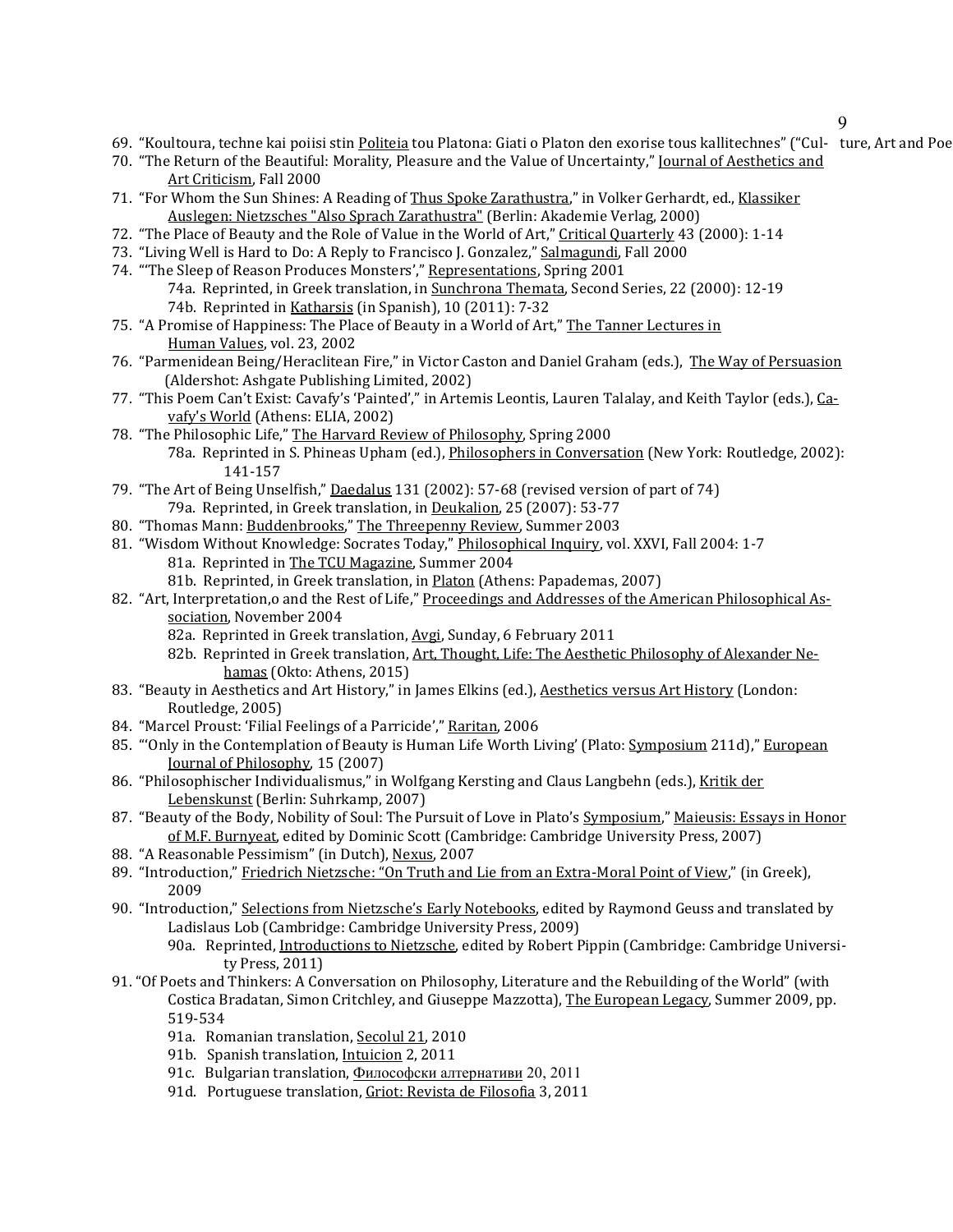- 92. "Reply to Korsmeyer and Gaut," British Journal of Aesthetics, April 2010
- 93. "Friendship," in David Edmonds and Nigel Warburton (eds.), Philosophy Bites (Oxford UP, August 2010
- 94. "Aristotelian Philia, Modern Friendship?" Oxford Studies in Ancient Philosophy, 2010
- 95. "The Good of Friendship," Proceedings of the Aristotelian Society, 2010
- 96. "Plato's Pop Culture Problem, and Ours," The New York Times web edition, 29 August 2010 96a. Reprinted, Princeton Alumni Weekly, 17 November 2010
	- 96b. Reprinted, Censorship News, Newsletter of the National Coalition Against Censorship
- 97. "Plato's Symposium" (Spanish translation of the introduction to the translation of the dialogue, under "Books" above), Ideas y Valores, 59 (August 2010): 189-205
- 98. "Translations/Transpositions/Metaphors: The Art of Tina Karageorgi," Ekphrasis Gallery, Athens, 2011
- 99. "Foreword" to Walter Kaufmann, Nietzsche: Philosopher, Psychologist, Antichrist (Princeton University Press, 2013)
- 100. "Reply" (in Greek), in Art, Thought, Life: The Aesthetic Philosophy of Alexander Nehamas (Athens: Okto, 2014)
- 101. "Nietzsche, Drives, Selves, and Leonard Bernstein: A Reply to Christopher Janaway and Robert Pippin," International Studies in Philosophy, 20 (2014): 134-146
- 102. "Did Nietzsche Ever Accept the 'Falsification Thesis'?," Philosophical Inquiry, 2015
- 103. "Is Living an Art That Can Be Taught?": Konstantine Boudouris, ed., *Philosophy as Inquiry and Way of* Life: Selected Papers from the XXIII World Congress of Philosophy, Special Supplement to the Journal of Philosophical Research (Charlottesville, VA: Philosophy Documentation Center, 2015), pp. 81-91.
- 104. "A Fate for Socrates' Reason: Foucault on the Care of the Self," reprinted from The Art of Living: Socratic Reflections from Plato to Foucault (in Russian), in Vitaly Bersogov (ed.), Proceedings of a Conference on the Care of the Self in Pedagogics, Sociology, and Psychology: History of the Idea and Current Trends (Moscow, 2015), vol. II, pp. 1272-1321
- 105. "Nietzsche on Truth and the Value of Falsehood," Journal of Nietzsche Studies, 48 (2017): 319-346
- 106. "Not Text but Texture: C.P. Cavafy's Poems Unfinished, Unread, Unwritten," Journal of Modern Greek Studies, 36 (2018): 1-24

106a. Reprinted, in Greek translation, Athens Review of Books, December 2018

106b. Reprinted in a Festschrift for Professor Christos Evangeliou

- 107. "Nietzsche, Intention, Action," European Journal of Philosophy, 26 (2018): 685-701
- 108. "No Freedom of Speech in the Cradle of Democracy," Athens Review of Books, March 2018
- 109. "Perspectivism and Falsification: A Reply to Maudemarie Clark," Journal of Nietzsche Studies, Fall 2018
- 110. "Is Living an Art that Can Be Taught?": Revised version of 103 above, published by the Institute of Philosophy, Hungarian Academy of Sciences, [https://fi.btk.mta.hu/images/Working\\_papers/2018\\_02\\_alexander\\_nehamas](https://fi.btk.mta.hu/images/Working_papers/2018_02_alexander_nehamas)
- 111. "Can a Dog Really Be a Man's Best Friend?: An Exchange between Humans" (with Thomas Laqueur): Qui Parle?, 27 (2018): 433-455
- 112. "Paul Kalligas' Plotinus," Athens Review of Books, September 2019
- 113. "The Academy at Work: Dialectic in Plato's Parmenides," Oxford Studies in Ancient Philosophy, November 2019
- 114. Various articles on higher education and the economic crisis in Greek newspapers

#### **Reviews**

- 1. A.W.H. Adkins, From the Many to the One, Philosophical Review, 1973: 395-399
- 2. J.C.B. Gosling, Plato, Philosophical Review, 1976: 122-124
- 3. W.K.C. Guthrie, A History of Greek Philosophy, vol. III, Review of Metaphysics, 1976
- 4. David Gallop, Plato's "Phaedo", Review of Metaphysics, 1977
- 5. D.J. Furley and R.E. Allen (eds.), Studies in Presocratic Philosophy, vol. II, Isis, 1977: 470-471
- 6. David Gallop, Plato's "Phaedo", Nous, 1978: 475-479
- 7. David Silverman and Brian Torode, The Material Word, Philosophical Review, 1981: 122-125
- 8. Arthur C. Danto, The Transfiguration of the Commonplace, Print Collectors' Newsletter, 1981: 121-122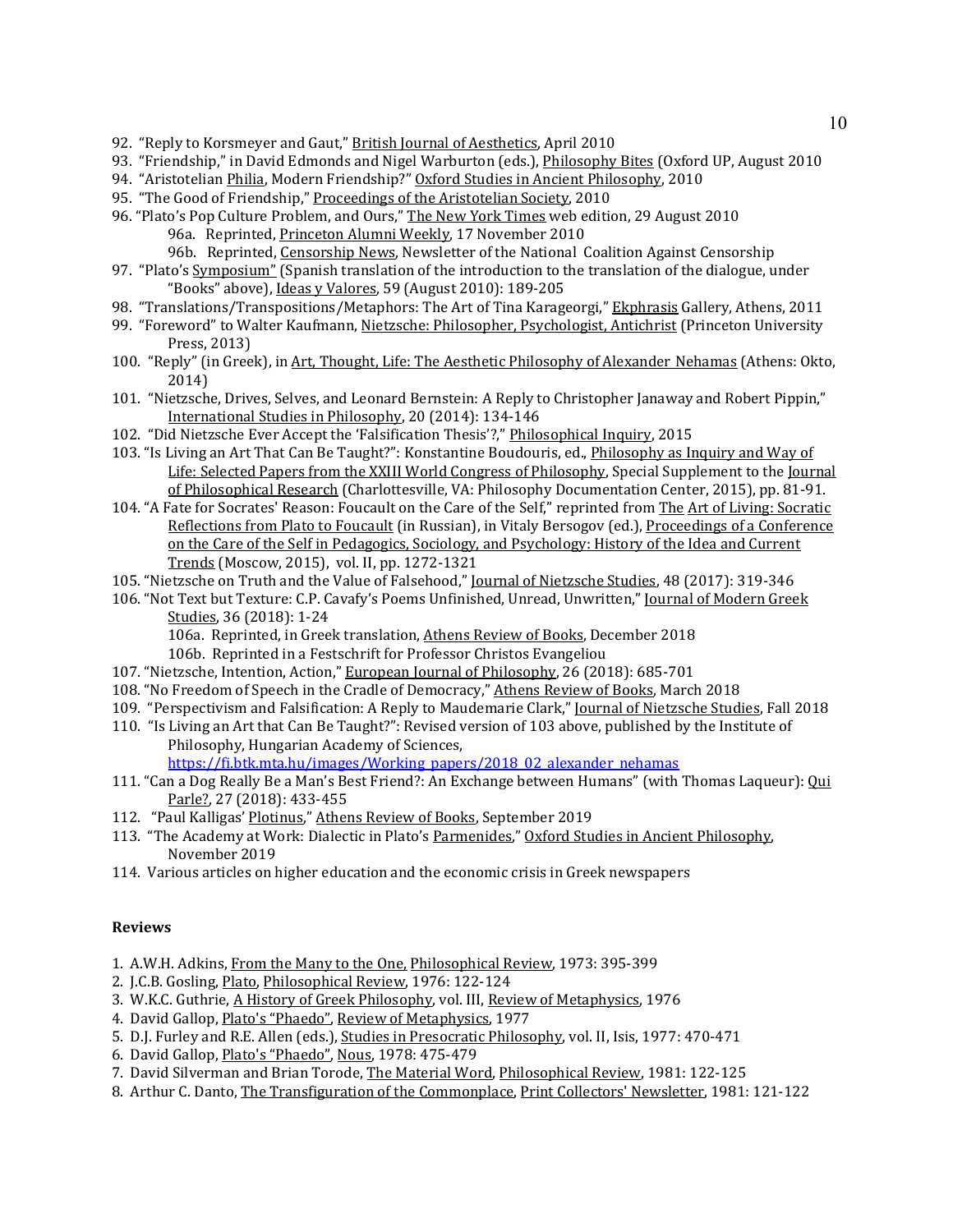- 9. Ronald Hayman, Nietzsche: A Critical Life, Journal of the History of Philosophy, 1982: 98-100
- 10. Morriss Henry Partee, Plato's Poetics: The Authority of Beauty, Journal of Aesthetics and Art Criticism, 1982: 337-338
- 11. T.H. Irwin, Plato's "Gorgias", Nous, 1983: 497-502
- 12. Gilles Deleuze, Nietzsche and Philosophy and Richard Schacht, Nietzsche, Philosophical Review, 1984: 641-646
- 13. Yvon Lafrance, La Thèorie platonicienne de la doxa, International Studies in Philosophy, 1985: 91-93
- 14. Nelson Goodman, Of Mind and Other Matters, Journal of Aesthetics and Art Criticism, 1985: 209-211
- 15. "The Sponge of Apelles," Review of six works on ancient and modern skepticism, London Review of Books, 1985: 12-15
- 16. Hans-Georg Gadamer, The Idea of the Good in the Platonic-Aristotelian Philosophy, The New York Times, June 1986
- 17. "Untheory," Review of three works on literary theory, London Review of Books, 1986: 16-17
- 18. Richard Patterson, Image and Reality in Plato's Metaphysics, Dialogue, 1987: 352-355
- 19. Stephen Halliwell, Aristotle's Poetics, TLS, January 1987: 27-28
- 20. Nicholas Gage, Hellas: A Portrait of Greece, Philadelphia Inquirer, March 1987
- 21. Cecelia Tichi, Shifting Gears: Literature, Technology, Culture in Modernist America, The New York Times, April 1987
- 22. Alexander Papadiamantis, Tales from a Greek Island, The Philadelphia Inquirer, August 1987<br>23. "Swallowing Goldfish," Review of Allan Bloom, The Closing of the American Mind, London Review
- 23. "Swallowing Goldfish," Review of Allan Bloom, The Closing of the American Mind, of Books, 1987: 12-13
- 24. Arthur Danto, The Philosophical Disenfranchisement of Art and The State of the Art, Journal of Philosophy, 1988: 214-219
- 25. John Andrew Bernstein, Nietzsche's Moral Philosophy, Ethics, 1988
- 26. "The Ends of Philosophy," Review of Jürgen Habermas, The Philosophical Discourse of Modernity, The New Republic, 30 May 1988: 32-36
- 27. Brian Vickers, In Defence of Rhetoric, TLS, July 1988: 771-772
- 28. Erich Heller, The Importance of Nietzsche, The New York Times, April 1989
- 29. Christopher Norris, Derrida, The Philosophical Review, 1991
- 30. Bernard Williams, Shame and Necessity, The New Republic, 1994
- 31. Roger Scruton, Modern Philosophy, Voice Literary Supplement, November 1995
- 32. Wendy Steiner, The Scandal of Pleasure: Art in an Age of Fundamentalism, Boston Book Review, February 1996
- 33. Patricia Storace, Dinner with Persephone, London Review of Books, 17 July 1997, pp. 13-14
- 34. Rüdiger Safranski, Martin Heidegger: Between Good and Evil, Bookforum, Fall 1998
- 35. John Bayley, Iris: A Memoir of Iris Murdoch, London Review of Books, 4 March 1999, pp. 16-17
- 36. "Not Rocket Science," Review of Elaine Scarry, On Beauty and Being Just, and Dave Hickey, The Invisible Dragon and Air Guitar: Essays on Art and Democracy, London Review of Books, 22 June 2000, pp. 24- 26
- 37. Hugh H. Benson, Socratic Wisdom, Mind, Fall 2001
- 38. Patricia Curd, The Legacy of Parmenides, International Studies in Philosophy, 2003
- 39. Susan Sontag, Regarding the Pain of Others, The American Prospect, September 2003
- 40. Marcel Proust, Swann's Way, translated by Lydia Davis, Los Angeles Times, 14 December 2003
- 41. Mark Mazower, "Salonica: City of Ghosts," Anglo-Hellenic Review, February 2005
- 42. Robert C. Solomon, The Joy of Philosophy, The European Legacy, 10:7 (2005)
- 43. Leon Sciaky, Farewell to Salonica: City at the Crossroads, Anglo-Hellenic Review, February 2008
- 44. "Souls of Magnets," Review of David Sedley, Creationism and Its Critics in Antiquity, TLS, 20 June 2008
- 45. Denis Dutton, The Art Instinct, The American Scholar, Spring 2009
- 46. Douglas Mao, Fateful Beauty, The European Legacy, Spring 2009
- 47. Michel Faïs, From the Same Glass and Other Stories, Anglo-Hellenic Review, Winter 2010
- 48. Gustave Flaubert, Madame Bovary, translated by Lydia Davis, Bookforum, December 2010
- 49. Panayiotis Roilos, Imagination and Logos: Essays on C.P. Cavafy, Teachers Collegeu Record, April 2011
- 50. Robert Pippin, Nietzsche, Psychology, First Philosophy, Common Knowledge, Winter 2012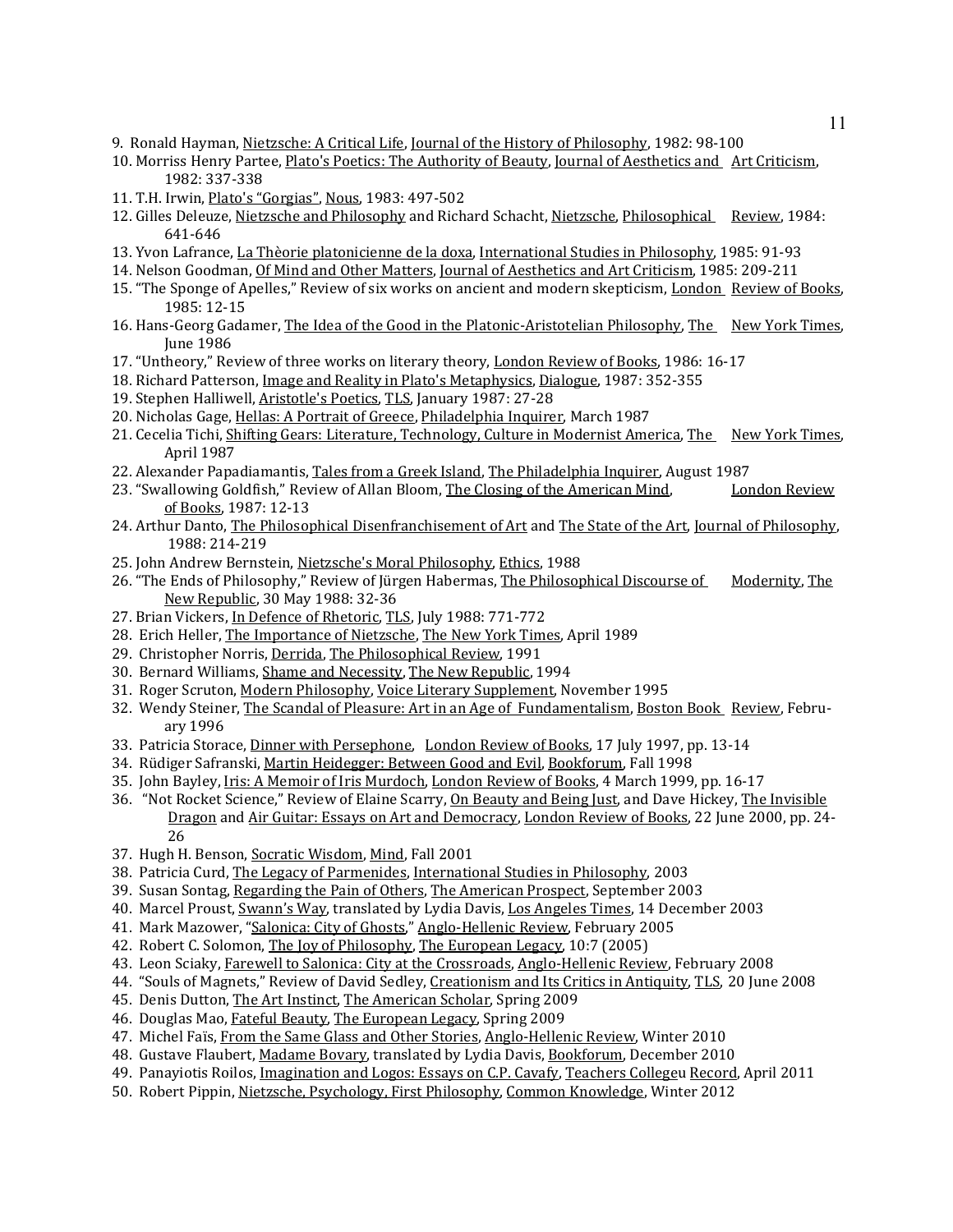50a. Reprinted, A Quarter-Century of "Common Knowledge," Common Knowledge, 25, April 2019: 419-420

51. Sarah Abrevaya Stein, *Family Papers: A Sephardic Journey Through the Twentieth Century*, *Jewish Review* of Books, Spring 2020

51a. Reprinted, Athens Review of Books

# **INTERVIEWS**

### **Print and Internet**

- 1. "I Philosophia stin Ameriki Simera" ("Philosophy in America Today"), O Politis, Athens, 1987
- 2. "Philosophy in America," O Estado de S. Paulo, 26 June 1993
- 3. "Does Philosophy Have a Public Role?," Kathimerini, Athens, 10 November 1996
- 4. Bomb Magazine, Fall 1998
- 5. "Philosophy as a Way of Life," Eleftherotypia, Athens, 5 May 2000
- 6. "Socrates Today," Eleftherotypia, Athens, 8 March 2002
- 7. Rigas Laiks (Riga Times), October 2003
- 8. The National Herald, New York City, January 31-February 1, 2004
- 9. Status Magazine, Athens, September 2004
- 10. Cogito Magazine, Athens, November 2004
- 11. San Antonio Current, 22 February 2005
- 12. Filosofie Magazine, Amsterdam, 16 January 2007
- 13. Epsilon Magazine, Athens, 15 July 2007
- 14. Weekendavisen, Copenhagen, 4 January 2008
- 15. To Vima, Athens, 26 December 2010
- 16. Healthy Living, 19 January 2011
- 17. National Herald, New York, 23 January 2011
- 18. Kathimerini, Athens, 13 February 2011
- 19. Books' Journal, Ta Nea, Athens, March 2011
- 20. Το Vima, Athens, 3 July 2011
- 21. Postgraduate Journal of Aesthetics, Vol. 9, No. 2, June 2012
- 22. To Vima, Athens, 2 December 2012
- 23. Postgraduate Journal of Aesthetics, 9 (2012), http:// www.british-aesthetics.org/pjacurrent.aspx
- 24. Real News, Athens, 7 August 2013
- 25. Αthens News Agency, 9 August 2013
- 26. Kathimerini, Athens, 10 August 2013
- 27. Epikaira Magazine, Athens, 28 March 2014
- 28. Vivliodromio Magazine, To Vima,"Nietzsche," Athens, 26 October 2014
- 29. Rhomboid Magazine, Presov, Slovakia, Fall 2014 (in Slovakian)
- 29a. Reprinted in The Journal of Ancient Philosophy (Saõ Paulo, in English), May 2015 30. "What I Think," (2015),
	- [http://www.princeton.edu/main/news/archive/S44/83/08Q70/index.xml?](http://www.princeton.edu/main/news/archive/S44/83/08Q70/index.xml)section=featured 30a. Reposted by Independence News
	- <http://news.independence-card.com/what-i-think-alexander-nehamas/>
- 31. 3ammagazine, 31 January 2016 http://www.3ammagazine.com/3am/?s=nehamas
- 32. The National Herald, New York, 19-25 March 2016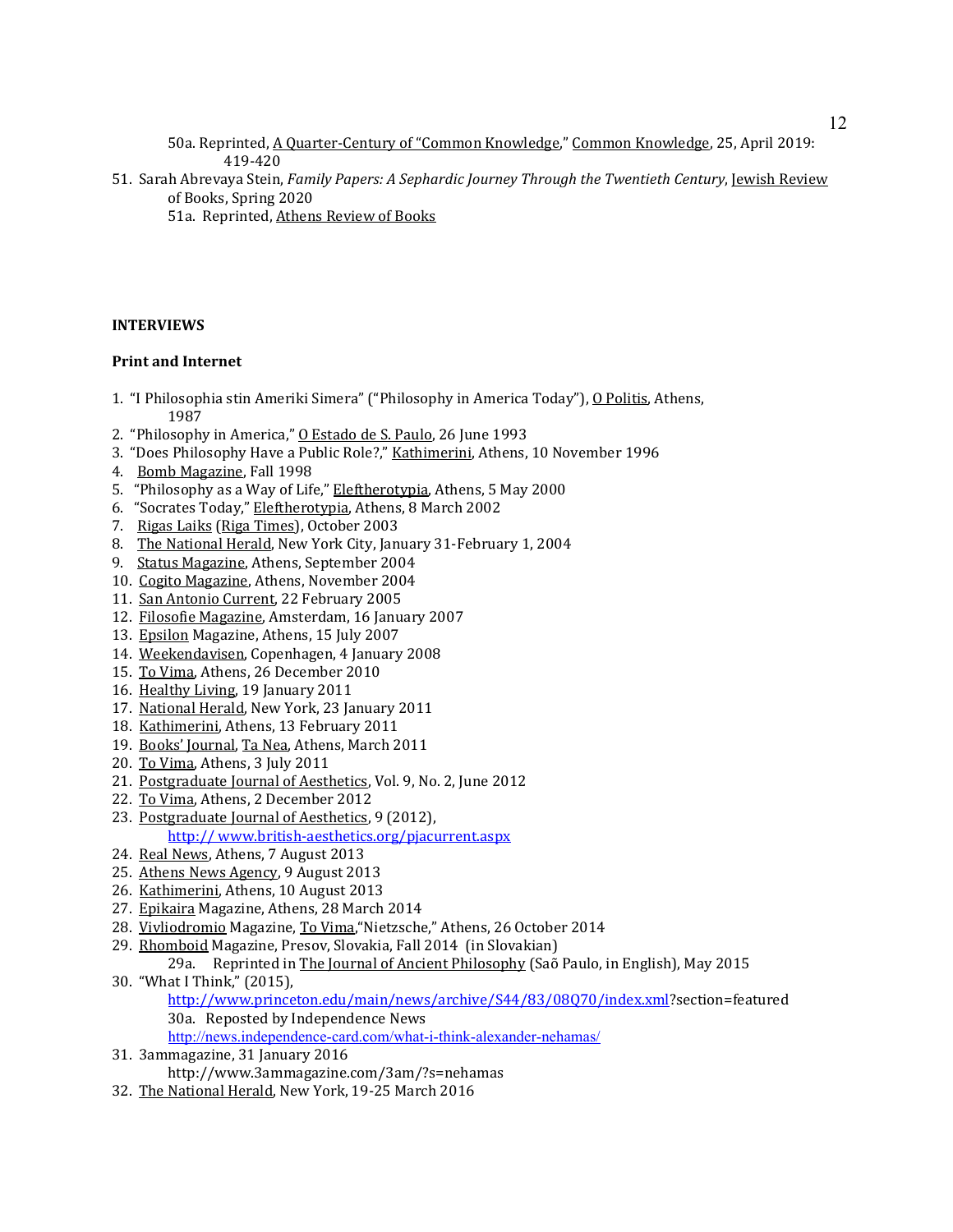- 33. The Dualist, Fall 2016
- 34. ΕΡΜΗΣ, Athens, Fall 2017
- 35. Kathimerini, Athens, 1 December 2017
- 36. Conatus, Athens, vol. 2, no. 2 (2018): 115-121
- 37. Τa Nea, Athens, 25 May 2018
- 38. To Vima, Athens, 26 May 2018
- 39. Lifo, Athens, 13 August 2018 [https://www.lifo.gr/articles/people\\_articles/202985/aleksandros-nexamas-i-elliniki](https://www.lifo.gr/articles/people_articles/202985/aleksandros-nexamas-i-elliniki-)pragmatikotita-xrisimopoieitai-os-dikaiologia-gia-na-min-kanoyme-tipota
- 40. Los Angeles Review of Books, Blog, 3 August 2018 <http://blog.lareviewofbooks.org/interviews/might-repeat-unrepeatable-talking-alexander-nehamas/>
- 41. Phileleftheros, Athens, 13 August 2018 <https://www.fileleftheros.gr/uploads/media/fl20180813.pdf>
- 41a. HuffPost Blog, Athens, 2 September 2018 [https://www.huffingtonpost.gr/entry/alexandros-nechamas-e-filosofia-prepei-na-xanavrei](https://www.huffingtonpost.gr/entry/alexandros-nechamas-e-filosofia-prepei-na-xanavrei-)to-rolo-tes-os-techne-toe-vioe\_gr\_5b87d0ebe4b0511db3d523ee?utm\_hp\_ref=gr-homepage 42. Dia-logos: A Journal of Philosophical Research, Athens, vol. 8 (2018): 238-283
- 
- 43. Bibliodromio, Athens, 23-24 March 2019
- 44. Diasticho, Athens, 4 April 2020
- 45. Ephimerida ton Syntakton, Athens, 5 April 2020
- 46. Kathimerini, Athens, 19 April 2020

# **Radio, Film, and Television**

- 1. "Nietzsche and Wagner": WQED-FM, Pittsburgh, 1973
- 2. "Plato's Republic," Cronkite/Ward TV, 1996
- 3. "Philosophy as an Art of Living," To the Best of Our Knowledge, National Public Radio, May 1999
- 4. "The Role of Philosophy," Radio Flash 9.86 Athens, 23 May 2000
- 5. The Greeks, Atlantic TV Productions, 2000
- 6. The Search for Atlantis, Atlantic TV Productions, 2000
- 7. "Happiness," WBEZ-FM, Chicago, 5 September 2002
- 8. WPRB-FM Princeton, 7 October 2002
- 9. A Promise of Happiness, Toronto Public Television, November 2002
- 10. "Nietzsche Today," To the Best of Our Knowledge, National Public Radio, April 2003
- 11. "Nietzsche," Australian Radio, May 2003
- 12. WPRB-FM Princeton, 28 February 2005
- 13. "Beauty," Philosophy Talk, KALW 91.7 FM San Francisco, 15 March 2005
- 14. "What is Art?," Philosophy Talk, KALW 91.7 FM San Francisco, 17 April 2006
- 15. "Beauty in Art and Life," Focus 580, WILL 90.9 FM Urbana, 5 September 2007
- 16. "Friendship," Philosophy Bites, October 2008
- 17. "Summer Reading," Philosophy Talk, KALW 91.7 FM San Francisco, 23 May 2010
- 18. "Beauty," KZSU Stanford 90.1 FM, two parts, 7 and 14 December 2010, <http://french-italian.stanford.edu/opinions/>
- 19. Flash Radio, 96.1 FM Athens, 26 January 2011
- 20. KERA 90.1, Dallas, Think, "The Function of Friendship," 2 June 2016 <http://www.kera.org/2016/06/02/friends-vs-followers-personal-relations-in-the-social-age/>
- 21. KPBS 96.5 San Diego, Midday Edition, "What Does It Take to Be a Good Friend," 24 June 2016

[http://www.kpbs.org/news/2016/jun/27/evolution-modern-friendship/#](http://www.kpbs.org/news/2016/jun/27/evolution-modern-friendship/)

- 22. WDBO 96.5, Orlando, "On Friendship," 4 July 2016
- 23. KZUM 89.3 FM, Omaha, "On Friendship," 22 July 2016 [https://soundcloud.com/kzum/community-matters-72516-alexander-nehamas-professor-of](https://soundcloud.com/kzum/community-matters-72516-alexander-nehamas-professor-of-philosophy-at-princeton-on-friendship)[philosophy-at-princeton-on-friendship](https://soundcloud.com/kzum/community-matters-72516-alexander-nehamas-professor-of-philosophy-at-princeton-on-friendship)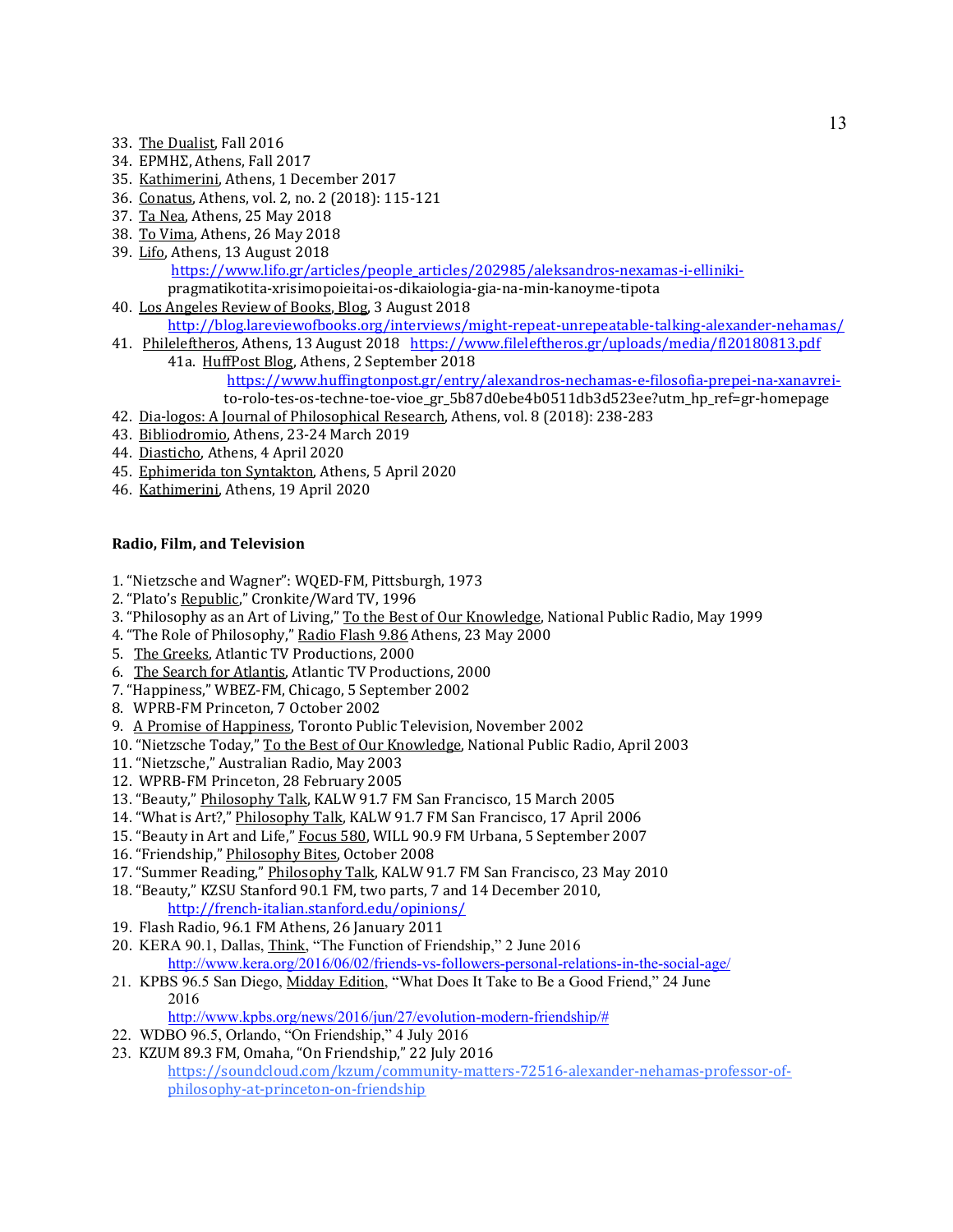- 24. KPCC 89.3 FM, Los Angeles, "On Friendship," 8 August 2016 [http://www.scpr.org/programs/take-two/2016/08/08/51089/friendship-it-s-less-about-morals](http://www.scpr.org/programs/take-two/2016/08/08/51089/friendship-it-s-less-about-morals-more-like-art/)[more-like-art/](http://www.scpr.org/programs/take-two/2016/08/08/51089/friendship-it-s-less-about-morals-more-like-art/)
- 25. WBUR 90.9, Boston, On Point, "Do Your Friends Really Like You?" 11 August 2016 <http://www.wbur.org/onpoint/2016/08/11/do-your-friends-like-you>
- 26. WPR Wisconsin Public Radio, The Joy Cardeen Show, "Why We Need to Build Strong Friendships," <http://www.wpr.org/shows/why-we-need-build-strong-friendships>
- 27. WNYC 93.5, New York, The Leonard Lopate Show, "The Emotions of the Ancient Greeks," <http://www.wnyc.org/story/the-leonard-lopate-show-2017-06-15>
- 28. "Male Friendships": The Why Factor, BBC World Service, 24 July 2018
- 29. "Friendship": Swedish Radio, 5 September 2018
- <https://sverigesradio.se/sida/avsnitt/1142727?programid=1272> 30. "The New Golden Age of Television": Philosophy Talk, WKALW, 30 September 2018 <https://www.philosophytalk.org/features/tv-worth-thinking-about>
- 31. "Ancient Greek Philosophers," Green Olive Films, 201[9 https://vimeo.com/album/5516922](https://vimeo.com/album/5516922)
- 32. "The Toxic Reigns of Resentment," Frontaalfilm[, https://vimeo.com/361032687](https://vimeo.com/361032687)
- 33. "On Friendship," Lexikopoleio, Athens, [https://www.youtube.com/watch?v=ejIf-](https://www.youtube.com/watch?v=ejIf-ClGW1c&feature=youtu.be&fbclid=IwAR3UaQRE0T3PEZ-wS1APlYYeDdRau4ZUnW-29ln68GqOJVLGyTAoHuGe2Nw)[ClGW1c&feature=youtu.be&fbclid=IwAR3UaQRE0T3PEZ-wS1APlYYeDdRau4ZUnW-](https://www.youtube.com/watch?v=ejIf-ClGW1c&feature=youtu.be&fbclid=IwAR3UaQRE0T3PEZ-wS1APlYYeDdRau4ZUnW-29ln68GqOJVLGyTAoHuGe2Nw)[29ln68GqOJVLGyTAoHuGe2Nw](https://www.youtube.com/watch?v=ejIf-ClGW1c&feature=youtu.be&fbclid=IwAR3UaQRE0T3PEZ-wS1APlYYeDdRau4ZUnW-29ln68GqOJVLGyTAoHuGe2Nw)
- 34. "Plato's Apology of Socrates: [https://drive.google.com/file/d/1UmOU0l0zsAzfk6DZZEfjRk\\_c3CKt23tO/viewOther](https://drive.google.com/file/d/1UmOU0l0zsAzfk6DZZEfjRk_c3CKt23tO/viewOther)

# **OTHER**

- 1. Interpreter in Tino Sehgal's This Progress, Guggenheim Museum, New York, 28 February- 10 March, 2010
- 2. Interpreter in Tino Sehgal's This Situation, Princeton University, 18-22 November, 2013

### **LECTURES AND CONFERENCES**

### **1971**

"Eros in Plato's Symposium": Department of Classics, University of Pittsburgh

# **1972**

"Resemblance, Representation, and Realism": Stanford University

# **1974**

"Nietzsche's View of Judaism": University of Pittsburgh

"Plato on Social Justice": Comment on Gregory Vlastos, Princeton University "Aristotle on Matter": Comment on Samuel Wheeler, APA Eastern Division

# **1977**

"Madness and Materialism": Western Psychiatric Institute and Clinic, Pittsburgh "Plato on Predication": Ohio State University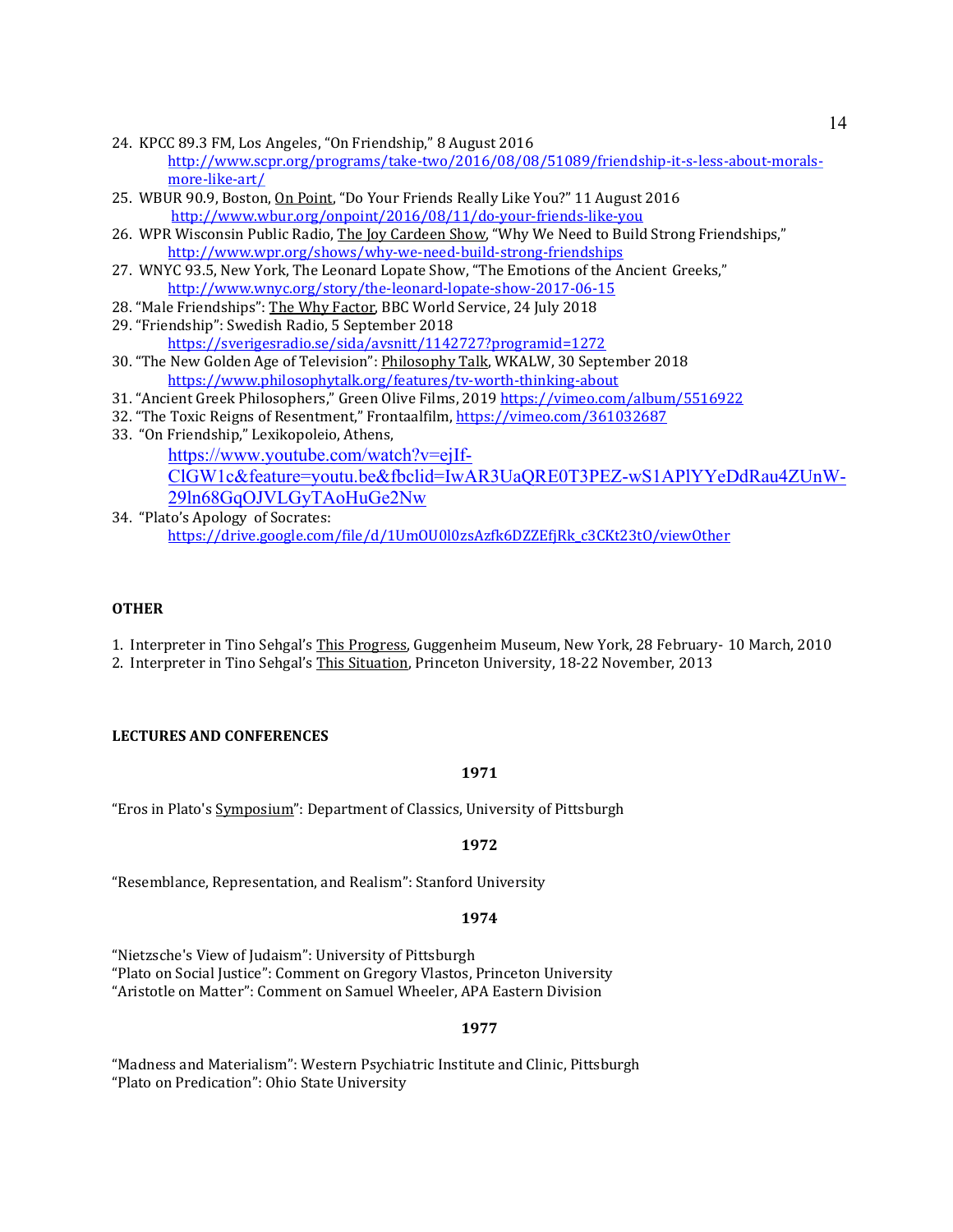"Knowledge and Logos in the Theaetetus": Comment on Gail Fine, APA Eastern Division

### **1978**

"The Metaphysics of Self-Predication in Plato": Invited Address, APA Pacific Division

#### **1979**

"Plato on Imitation and Poetry in Republic 10": Princeton University NEH Conference on Plato's Philosophy of Art and Beauty, Bodega, California "Participation and Predication in Plato's Later Thought": University of California/San Diego

#### **1980**

"Participation and Predication in Plato's Later Thought": University of Texas at Austin Princeton University

"The Postulated Author: Critical Monism as a Regulative Ideal": Invited Address, APA Western Division University of Pittsburgh

"Mythology: The Theory of Plot": Invited Address, American Society for Aesthetics, Pacific Division "History and Genealogy in Nietzsche": Colgate University

"Uses and Abuses of the History of Philosophy": Comment on Peter Skagestad, APA Eastern Division

"Perspectivism and Knowledge in Nietzsche": Invited Address, North American Nietzsche Society, APA Eastern Division

#### **1981**

"Akratic Belief": Comment on Amelie Rorty, Oberlin Colloquium "The Art of Lecturing": University of Pittsburgh "'How One Becomes What One Is'": Chapel Hill Philosophy Colloquium Hillsdale College "Episteme and Logos in Plato's Later Thought": Invited Address, Society for Ancient Greek Philosophy, APA Eastern Division

Tufts University

"Authors in Texts: Implied and Otherwise": Invited Address, MLA Convention

#### **1982**

"Aesthetic Judgment": Duquesne University "'How One Becomes What One Is'": Hobart and William Smith Colleges The Johns Hopkins University "Nietzsche on Recurrence and the Self": Princeton University "Writer, Text, Work, Author": The Johns Hopkins University "Episteme and Logos in Plato's Later Thought": The Johns Hopkins University

#### **1983**

"'How One Becomes What One Is'": University of Virginia College of William and Mary University of Chicago Oregon State University University of Oregon

"Memory, Pleasure, and Poetry: The Grammar of the Self in the Writing of Cavafy": University of Chicago "Writer, Text, Work, Author": Oregon State University;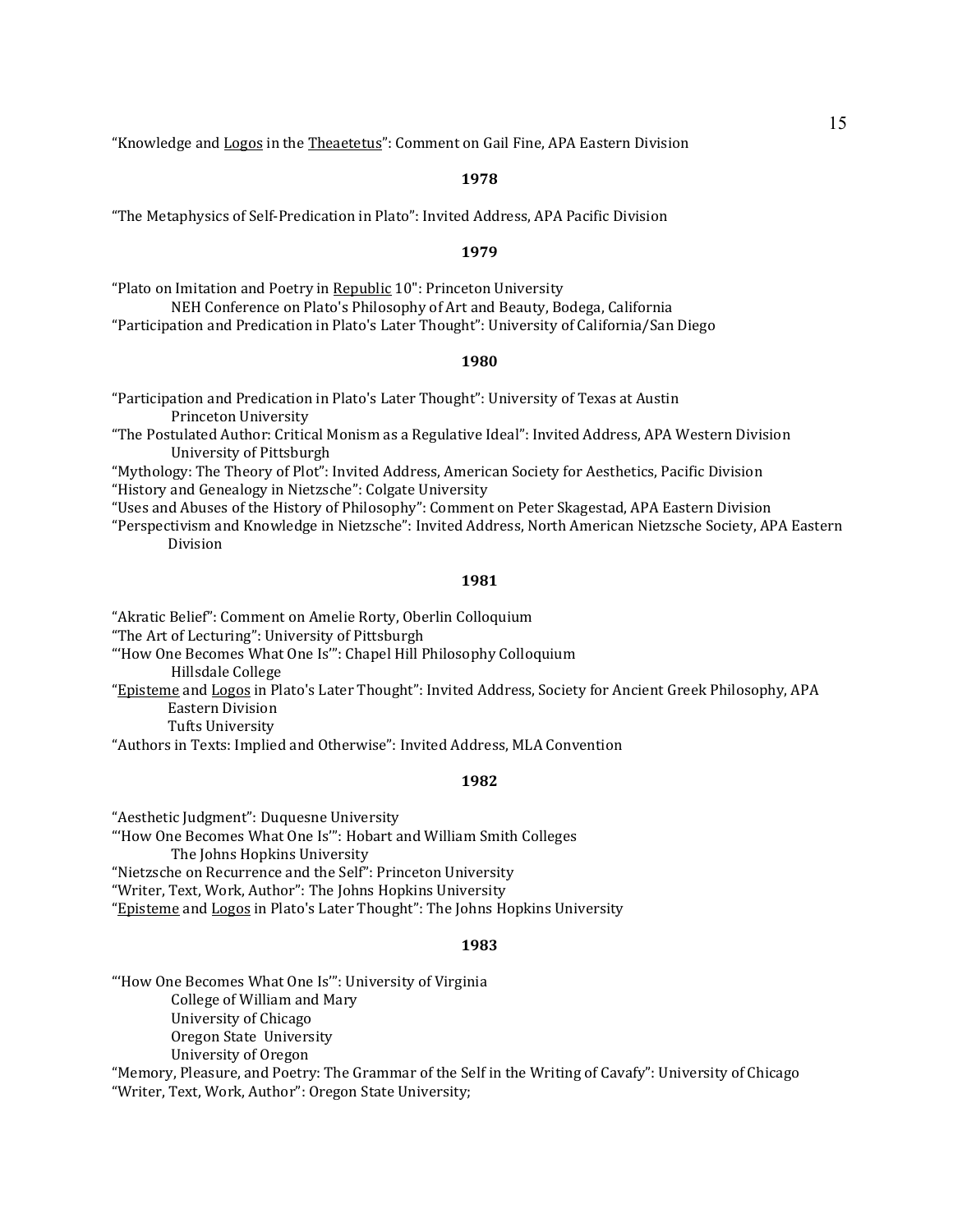University of California/Santa Cruz

"Will to Knowledge, Will to Ignorance, and Will to Power in Beyond Good and Evil": Invited Address, Fifth Jerusalem Philosophical Encounter

"Nietzsche on the End of Philosophy": Invited Symposium, APA Pacific Division

"The Will to Power": University of Pennsylvania

"Why is Style Important to Nietzsche's Writing?": Invited Address, North American Nietzsche Society, APA Eastern Division

"Meno's Paradox and Socrates as a Teacher": Invited Address, APA Eastern Division

### **1984**

"Meno's Paradox and Socrates as a Teacher": Swarthmore College Indiana University "Writer, Text, Work, Author": Temple University "Beyond Good and Evil: Nietzsche's Positive Morality?": Harvard University Albright College Princeton University Indiana University "Philosophy of Science and Literary Theory": University of Virginia "Modern Greek Studies in the University": Princeton University "Nietzsche and Schacht's Nietzsche: The Case of the Will to Power": Invited Symposium, APA Western Division

"Socrates on the Priority of Definition": Second International Philosophy Symposium, Athens

"The Elimination of Metaphysics": Comment on Richard Rorty, Chapel Hill Philosophy Colloquium

### **1985**

"Writer, Text, Work, Author": Duquesne University University of California/San Diego "Nietzsche: Life as Literature": University of California/Riverside "Beyond Good and Evil: Nietzsche's Positive Morality?": Wesleyan University Union College College of William and Mary

### **1986**

"All Art Is Political": Pittsburgh Center for the Arts

"Writer, Text, Work, Author": University of Vermont; Invited Symposium, APA Eastern Division

"Socratic Intellectualism": Greater Boston Area Ancient Philosophy Colloquium

Cornell University

University of California/Berkeley

"Sophistic, Eristic, Antilogic, Dialectic": Panhellenic Philosophy Conference, Athens

"Different Readings": Symposium on Nietzsche: Life as Literature, North American Nietzsche Society, APA Eastern Division

"Stevens and Nietzsche": Modern Language Association Annual Convention

## **1987**

"Plato on the Divided Psyche in the Republic": Comment on C.D.C. Reeve, Invited Symposium, APA Western Division

"Beyond Good and Evil: Nietzsche's Positive Morality?": Hendrix College University of Athens

"Writer, Text, Work, Author": University of Pennsylvania Pennsylvania State University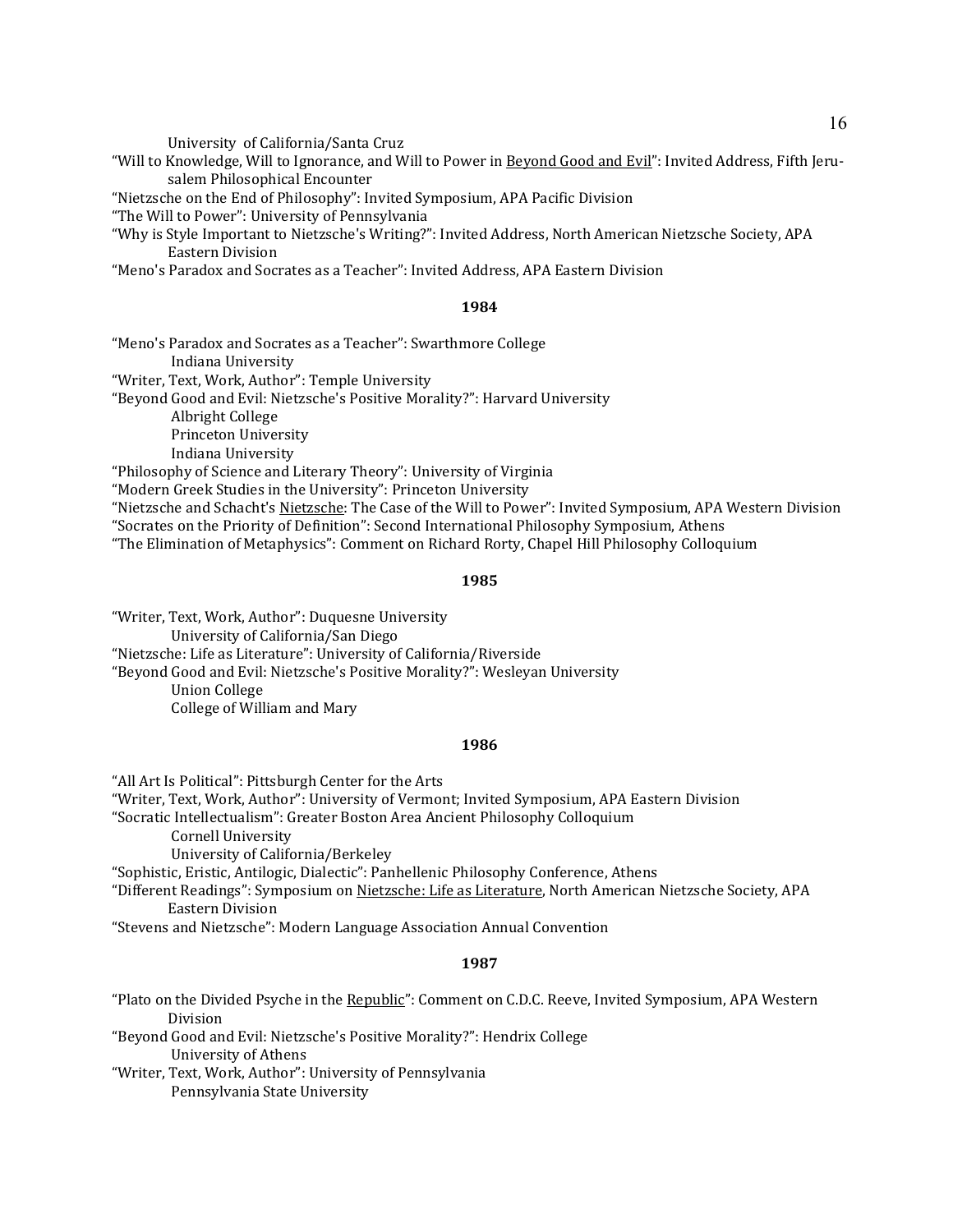"Plato on Poetry and Morality in Republic X": International Philosophy Symposium, Athens "Perspectivism": National Polytechnic Institute, Athens "Eristic, Antilogic, Sophistic, Dialectic": Columbia University Harvard University University of North Carolina at Chapel Hill "Who are 'The Philosophers of the Future'"?: A Reading of Beyond Good and Evil": University of Texas at Austin Princeton University University of Rochester Harvard University University of North Carolina at Chapel Hill "Plato and the Mass Media": University of Pennsylvania University of Rochester University of North Carolina at Chapel Hill

#### **1988**

"Plato and the Mass Media": Harvard University Temple University "Who are 'The Philosophers of the Future'?: A Reading of Beyond Good and Evil": Haverford College Yale University "Cavafy's World of Art": Princeton University "Nietzsche and the Greeks: Philosophy and the Search for Cultural Paradigms": Ohio State University (The Inaugural Leontis Lecture) "Plato, Nietzsche, Interpretation, Television": NEH Summer Institute, University of California/Santa Cruz

"Serious Watching": Duke University

"Constructed Unities: A Reply to Shusterman," APA Eastern Division

#### **1989**

"Nietzsche on Interpretation": Bryn Mawr College

"The Genealogy of Genealogy": Harvard University Australian National University, The University of Sydney Emory University (The Woodruff Lecture) Princeton University

"Plato, Aristotle and Aesthetics": Brown University

"Nietzsche's Genealogy of Morals": Cabrini College

"Nietzsche: The End of Modernity?": École des Sciences Politiques, Paris

"Serious Watching": American Society for Aesthetics

### **1990**

"The Genealogy of Genealogy": Graduate Center, CUNY

"Nietzsche's Attack on Morality: An Aesthetic Conception of Life": Montclair State College (The Brantl Memorial Lecture)

"Philosophy and Literature, Aesthetics and Ethics": University of Notre Dame (Three lectures in the Philosophical Perspectives Series)

"More on Socratic Intellectualism": NEH Summer Seminar directed by Gregory Vlastos, Berkeley

"The Rhetoric on the Emotions: Some Complex Implications for the Poetics": Symposium Aristotelicum, Princeton University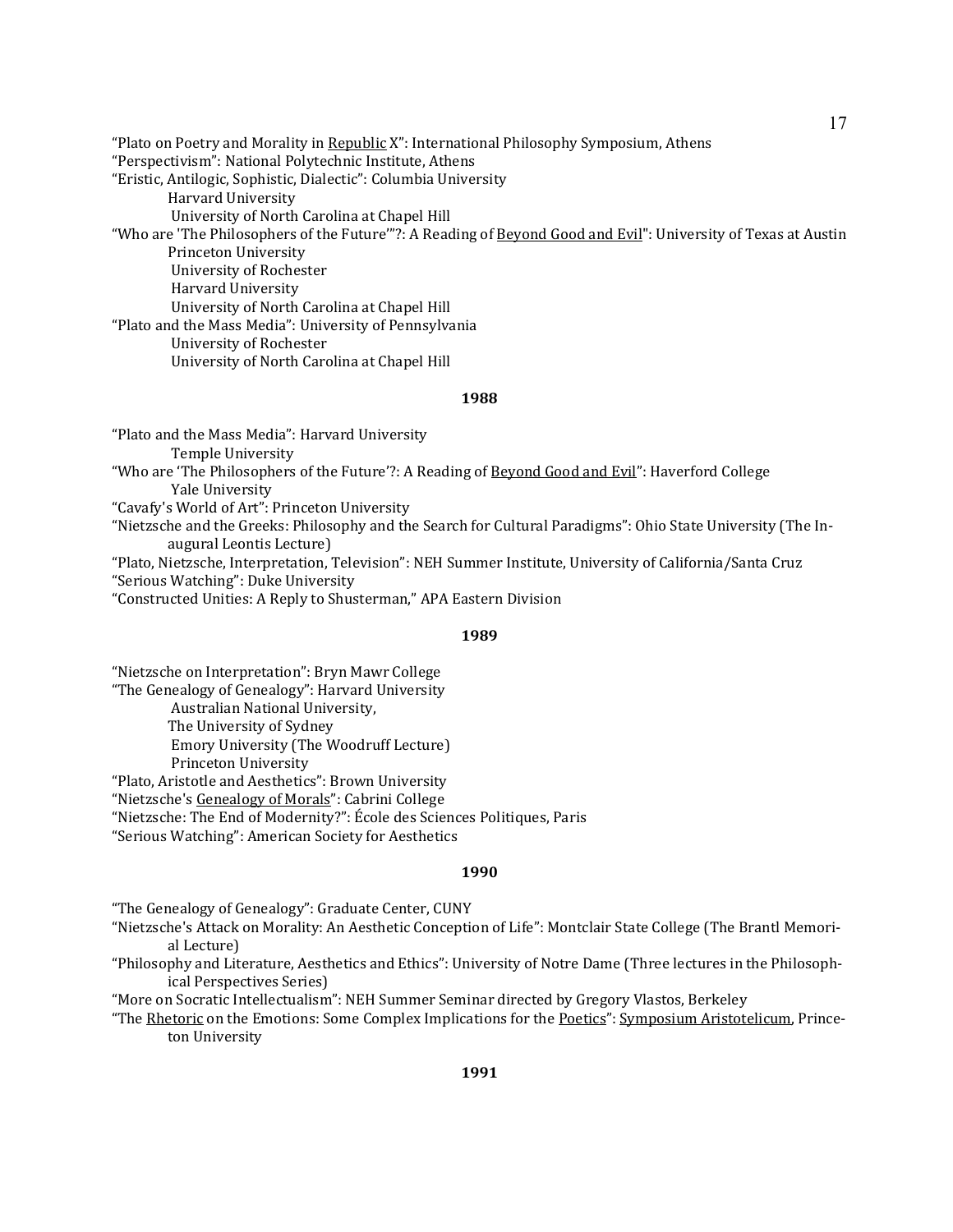"Nietzsche on the 'End' of Modernity": Princeton University "Philosophy with a Public Voice": The Romanell-Phi Beta Kappa Lectures, University of Pennsylvania "The Genealogy of Genealogy": Johns Hopkins University (The Lovejoy Lecture) "What Did Socrates Teach and to Whom Did He Teach it?": University of Nevada at Reno

### **1992**

"Socratic Irony": Princeton University

"What Did Socrates Teach and to Whom Did He Teach It?": Lehigh University (The Selfridge Lecture) "Nietzsche, Aestheticism, Modernity": Lehigh University

"What Should We Expect from Reading? (There Are Only Aesthetic Values)": Princeton University Invited Symposium, APA Eastern Division

### **1993**

"Socratic Reflections: Echoes and Images from Plato and Xenophon to Nietzsche and Foucault": University of California/Berkeley (The Sather Classical Lectures)

"Nietzsche, Aestheticism, Modernity": Pomona College

"What Should We Expect from Reading? (There Are Only Aesthetic Values)": Stanford University University of Wisconsin/ Milwaukee

"Philosophy, Morality and Literature": University of California/Berkeley

"Michel Foucault: Philosophy, Sexuality, Life": University of California/Berkeley

"A Reason for Socrates' Face: Nietzsche on 'The Problem of Socrates'": University of Pittsburgh, Rider College "Socratic Irony": University of Athens

### **1994**

"A Reason for Socrates' Face: Nietzsche on 'The Problem of Socrates'": University of Miami University of Illinois

Duke University

"What Should we Expect from Reading? (There Are Only Aesthetic Values)": University of Miami

"Philosophical Lives": Greater Philadelphia Philosophy Consortium

"Foucault on Socrates on the Care of the Self": University of Illinois at Champaign-Urbana (Philosophy Annual Public Lecture),

Princeton University

"The New Puritanism": New School for Social Research

"Philosophy with a Public Voice: What Can We Learn from the Greeks?": Humanities West/San Francisco University of Pittsburgh

"Clashes of Interpretations": National Humanities Center

"Socratic Irony": University of Pittsburgh

### **1995**

"Academic Culture in Transformation: 1945-1995": American Academy of Arts and Sciences Conference (Coorganizer), Huntington Library, Pasadena, CA

"A Face for Socrates' Reason: Montaigne's 'Of Physiognomy'": Princeton University

"Socrates and Foucault: The Care of the Self": Hobart and William Smith Colleges (The Boswell Lecture)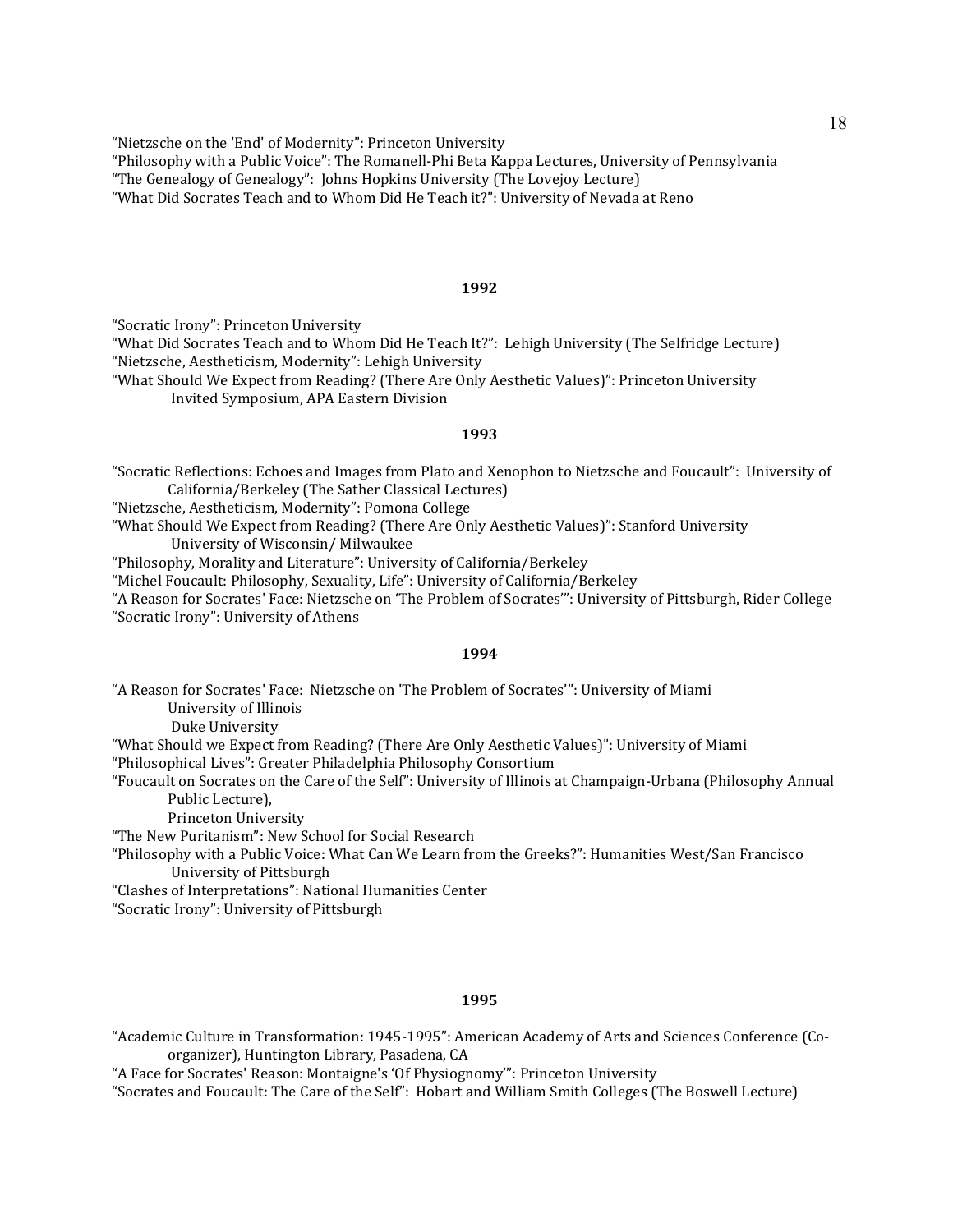| Yale Law School                                                                                                    |
|--------------------------------------------------------------------------------------------------------------------|
| Northwestern University                                                                                            |
| <b>McGill University</b>                                                                                           |
| Villanova University                                                                                               |
| "What Should We Expect from Reading? (There are Only Aesthetic Values)": <u>Salmagundi</u> Conference, New         |
| <b>School for Social Research</b>                                                                                  |
| "Socratic Irony": Emory University                                                                                 |
| Harvard University (The Loeb Lecture)                                                                              |
| <b>McGill University</b>                                                                                           |
| Villanova University                                                                                               |
| "Nietzsche and Socrates: Life as Literature and the Art of Living": Friedrich Nietzsche Society, University of     |
| Hertfordshire                                                                                                      |
| "A Reason for Socrates' Face: Nietzsche on 'The Problem of Socrates'": Bowdoin College                             |
| Villanova University                                                                                               |
| "Arthur Danto's <u>Nietzsche as Philosopher</u> after Thirty Years": North American Nietzsche Society, APA Eastern |
| Division                                                                                                           |
|                                                                                                                    |

### **1996**

- "The Fine Art of Judging: Plato and the Mass Media": Seventh Annual Harold R. Medina Judicial Seminar, Princeton University
- "A Reason for Socrates Face: Nietzsche on 'The Problem of Socrates'": Georgetown University University of Vermont (The Dewey Lecture)

"Philosophy's Public Role": Symposium on Philosophy and Culture, Athens College, Athens, Greece "Socratic Irony": University of Vermont

"The Ends of Aesthetic Experience": Princeton University

#### **1997**

"A Reason for Socrates' Face: Nietzsche on 'The Problem of Socrates'": University of Cambridge, Haverford College (The Altherr Lecture)

Alfred University (The Sibley Lecture)

"Socratic Irony" and "A Reason for Socrates' Face": University of New Mexico (The Brian Neill Lectures)

- "A Fate for Socrates' Reason: Foucault on the Care of the Self": New School for Social Research
- "Philosophy with a Public Voice": Townsend Center for the Humanities, University of California/Berkeley; Eighth Annual Harold R. Medina Judicial Seminar, Princeton University

"Against Depth," Center for Italian Studies, Columbia University

"Culture and Society in Plato's Republic": Harvard University; comments on Myles Burnyeat's Tanner Lectures

### **1998**

"A Reason for Socrates' Face: Nietzsche on 'The Problem of Socrates'": Temple University

"'The Linguistic Turn' in the Humanities": National Humanities Center, Research Triangle Park, NC

"Parmenidean Being/Heraclitean Fire": University of Texas at Austin

"Idolatry in a Secular World": Nexus Institute, Tilburg University, The Netherlands

"Nietzsche and 'Hitler'": Keynote Address, 18th Annual Spindel conference, Memphis State University Columbia University

"The Art of Living: Socratic Reflections from Plato to Foucault": Columbia University Society for the Preservation of the Greek Heritage, Washington, D.C.

"Moral Knowledge in the University": National Humanities Center, Research Triangle Park, NC

"Virtues of Authenticity": Artforum, New York City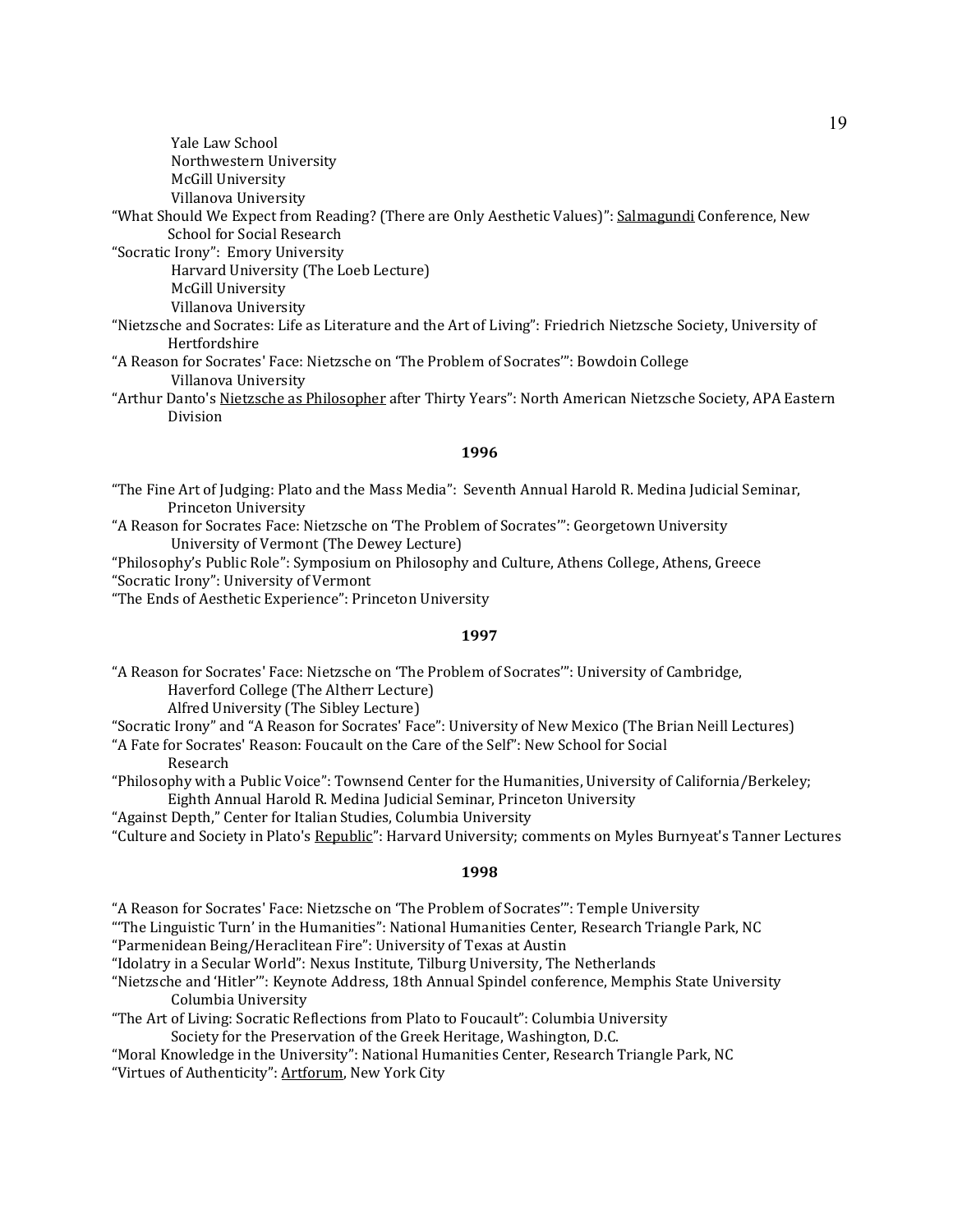"Teaching the Humanities in American Universities": Keynote Address, Association of American Colleges in Greece, Athens

"'The Sleep of Reason Produces Monsters'" (Stanford Presidential Lectures in the Arts and Humanities): Stanford University

National Polytechnic University, Athens

"The Art of Living": Stanford University

"Socratic Ignorance and Irony": Stanford University

"Art, Culture and Poetry: Why Plato Did Not Banish the Poets": Columbia University

Center for Mediterranean Studies, Athens

"Parmenidean Being/Heraclitean Fire": American School of Classical Studies, Athens

"Socrates as an Example of a Philosophical Life": National Polytechnic University, Athens

### **2000**

"The Place of Beauty and the Role of Value in the World of Art, I and II" (The Townsend Lectures): University of California/Berkeley

"The Return of the Beautiful: Morality, Pleasure and the Value of Uncertainty": University of California/Berkeley

"Nietzsche and Individualism": University of California/Berkeley

"For Whom the Sun Shines: A Reading of Thus Spoke Zarathustra" (Keynote Address): International Society for Phenomenological Research

"The Place of Beauty and the Role of Value in the World of Art": University of Pittsburgh (The Inaugural Tamara Horowitz Memorial Lecture)

Brown University

"Art, Beauty, Character": New School University

"Parmenidean Being/Heraclitean Fire": Purdue University

#### **2001**

"A Promise of Happiness: The Place of Beauty in a World of Art" (The Elton Lecture): George Washington University

"Parmenidean Being/Heraclitean Fire": Catholic University of America

"A Promise of Happiness: The Place of Beauty in a World of Art" (The Tanner Lectures): Yale University

"Nietzsche e Socrate" (The Nietzsche Prize Lecture): Associazione Internazionale di Studi e Ricerche F. Nietzsche (Palermo, Italy)

"This Poem Can't Exist: Cavafy's 'Painted'": Princeton University

# **2002**

"A Harmony of Opposites: Heraclitus, Parmenides and the Origins of Greek Philosophy" (The Helen C. North Lecture): Swarthmore College

University of Toronto

"Plato and the Mass Media": Princeton University

"Taste, Style and the Art of Being Unselfish": Wake Forest University

University of Toronto (The Stubbs Lecture)

The Pennsylvania State University (The Dotterer Lecture)

"C.P. Cavafy: Poems Unfinished, Unread, Unwritten" (The Cavafy Chair Inaugural Lecture): University of Michigan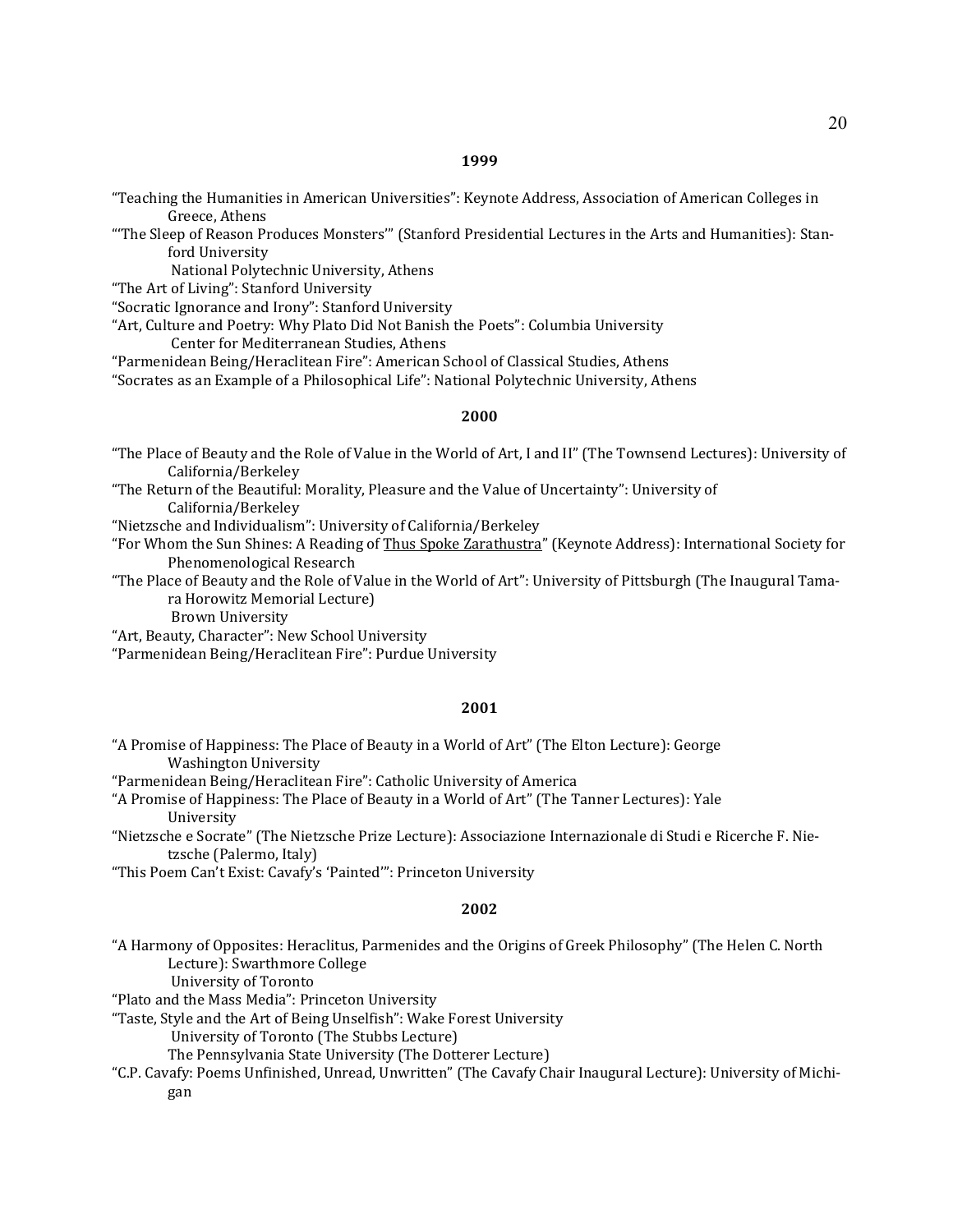Program in Hellenic Studies, Princeton University

Society of Fellows in the Liberal Arts, Princeton University

Old Dominion Fellowship, Princeton University

Harvard University (The Christopher Lecture)

"Gerhard Richter: Forty Years of Painting": Princeton University

"A Promise of Happiness: The Place of Beauty in a World of Art": Princeton University; American Society for Aesthetics (Keynote Address)

"Greek Conceptions of Happiness": Foundation for Hellenic Culture, New York

"Beauty Knows No Boundaries": Chicago Humanities Festival

"Sophocles' Humanism: Naturalizing the Explanation of Events" (Comment on Paul Woodruff): Princeton University Ancient Philosophy Colloquium

#### **2003**

"Objects, Views, Debts: For Aristides Baltas": New York University

"A Promise of Happiness: The Place of Beauty in a World of Art": Princeton Alumni Association

- "Not Text but Texture: Poems of C.P. Cavafy Unread, Unfinished, Unwritten": Columbia University
- "What Moral Authority?": Keynote Address, "The Humanities and Moral Authority," annual conference of the Consortium of Humanities Centers and Institutes, Harvard University

"Art, Aesthetics and the Rest of Life": Princeton University

University of Wisconsin

Northwestern University

"Interpretation, Art and the Rest of Life": Presidential Address, American Philosophical Association, Eastern Division, Washington, D.C.

### **2004**

"Interpretation, Art and the Rest of Life": Teachers' College, Columbia University

Department of Philosophy, Columbia University

"Wisdom Without Knowledge: Socrates Today": Honors Convocation, Texas Christian University

"Beauty and Virtue in Greek Moral Philosophy": The Gray Lectures at Cambridge University

"Only in the Contemplation of Beauty is Human Life Worth Living' (Plato: Symposium 211d)": Princeton Society of Fellows in the Liberal Arts

Keynote Address to the North Carolina Philosophy Colloquium

Keynote Address to a Conference on Beauty at the Graduate Center, City University of New York Princeton University Ancient Philosophy Colloquium

"Beauty in Music, Painting and Literature": Inauguration of the Andlinger Center for the Humanities, Princeton University

#### **2005**

"Montaigne on Friendship": Council of the Humanities, Princeton University

"Only in the Contemplation of Beauty Is Human Life Worth Living' (Plato, Symposium 211d)": Trinity University (the Stieren Lecture)

The Johns Hopkins University

University of Washington (the Katz Lecture)

"On the Question of Translation": Hayman Humanities Center, Columbia University

"The Picture of Thinking in Cavafy's Lanes' Tomb," Princeton University

"Overview": Conference on "The Legacy of Homer: Four Centuries of Art from the École Nationale Supérieure des Beaux-Arts," Art Museum, Princeton University

"Looking at a Picture: Manet's Gypsy Girl with Cigarette," Princeton University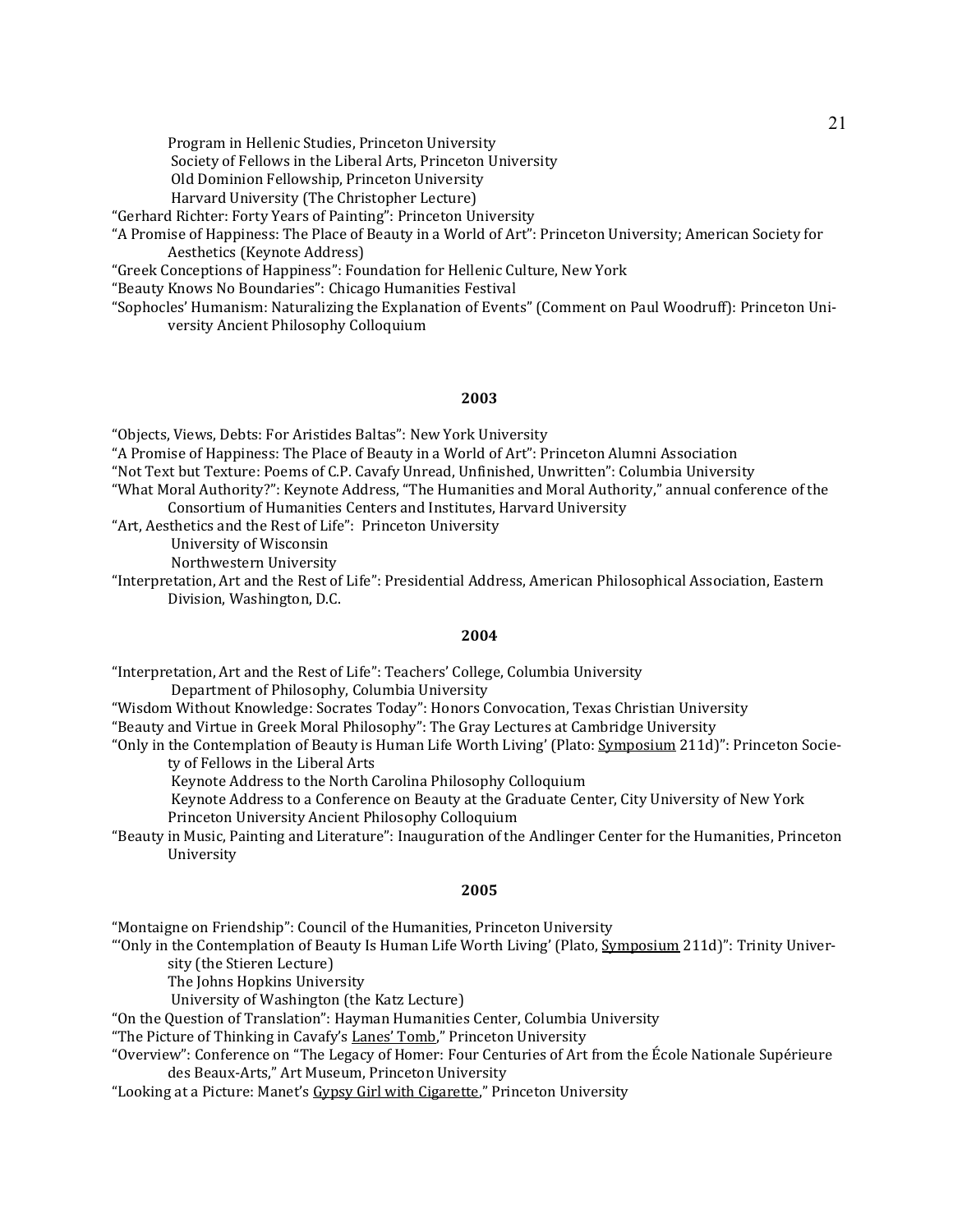"The Place of Beauty in a World of Art": University of Washington (four-part graduate seminar)

### **2006**

"Only a Promise of Happiness": Public Lecture at the University of Athens, accompanied by two seminars on the philosophy of art for faculty and students

"Nietzsche on 'Objective' Values": The Lawrenceville School, Lawrenceville, NJ

"Cavafy's 'Prosaic' Poetry": Princeton University

"Beauty and Morals": Columbia University

- "'Only in the Contemplation of Beauty is Human Life Worth Living' (Plato, Symposium 211d)": University of Pittsburgh
	- Humboldt-Universität, Berlin (the 2006 European Journal of Philosophy Lecture)
	- Rider University

Ancient Philosophy Society

- Stanford University
- Presentation and discussion of Only a Promise of Happiness: The Place of Beauty in a World of Art: Stanford University

"Why Art, Music, and Poetry? Why Now?": 11<sup>th</sup> Nexus Conference (Amsterdam)

### **2007**

"The Erotics of Cavafy": Program in Hellenic Studies, Princeton University

"The Future of Beauty": University of Toronto

"Only in the Contemplation of Beauty is Human Life Worth Living' (Plato, Symposium 212d)": University of Illinois at Urbana-Champaign (The Millercomm Lecture, Keynote Address for Conference on Plato's Timaeus)

"Nietzsche's Genealogy of Morality": Program in Criticism and Theory, University of Illinois at Urbana-Champaign

"Philosophy's Role in the Humanities": Center for Advanced Study, University of Illinois at Urbana-Champaign "A Promise of Happiness: The Place of Beauty in a World of Art": Monmouth College (The 2007 Samuel

Thompson Lecture)

"Beloved Daughters: Photographs by Fazal Sheikh": Princeton University Art Museum

"Plato's Republic": The Council of the Humanities, Princeton University

"The 'Judgment' of Taste is Not a Judgment": New York University

#### **2008**

"'Because It Was He, Because It Was I': The Good of Friendship": President's Lecture, Princeton University; University of St. Andrews

Keynote Address, British Society for Aesthetics

Bryn Mawr College (The Inaugural Cauman Lecture)

- "'Because It Was He, Because It Was I': Friendship and Its Place in Life": The Gifford Lectures, University of Edinburgh
- "Has Anything Changed Since the Time of Plato? Ancients and Moderns on the Value of Change": Opening Lecture, Penn Humanities Forum Year-Long Examination of Change
- "Individuality, the Art of Living, Interpretation": Keynote Address, Greek Philosophical Society Biennial Meeting
- "Cavafy's English": Program in Hellenic Studies, Princeton University

"Friendship and Morality": Human Values Forum, Princeton University

"'I Love You For Yourself": Department of Philosophy, Princeton University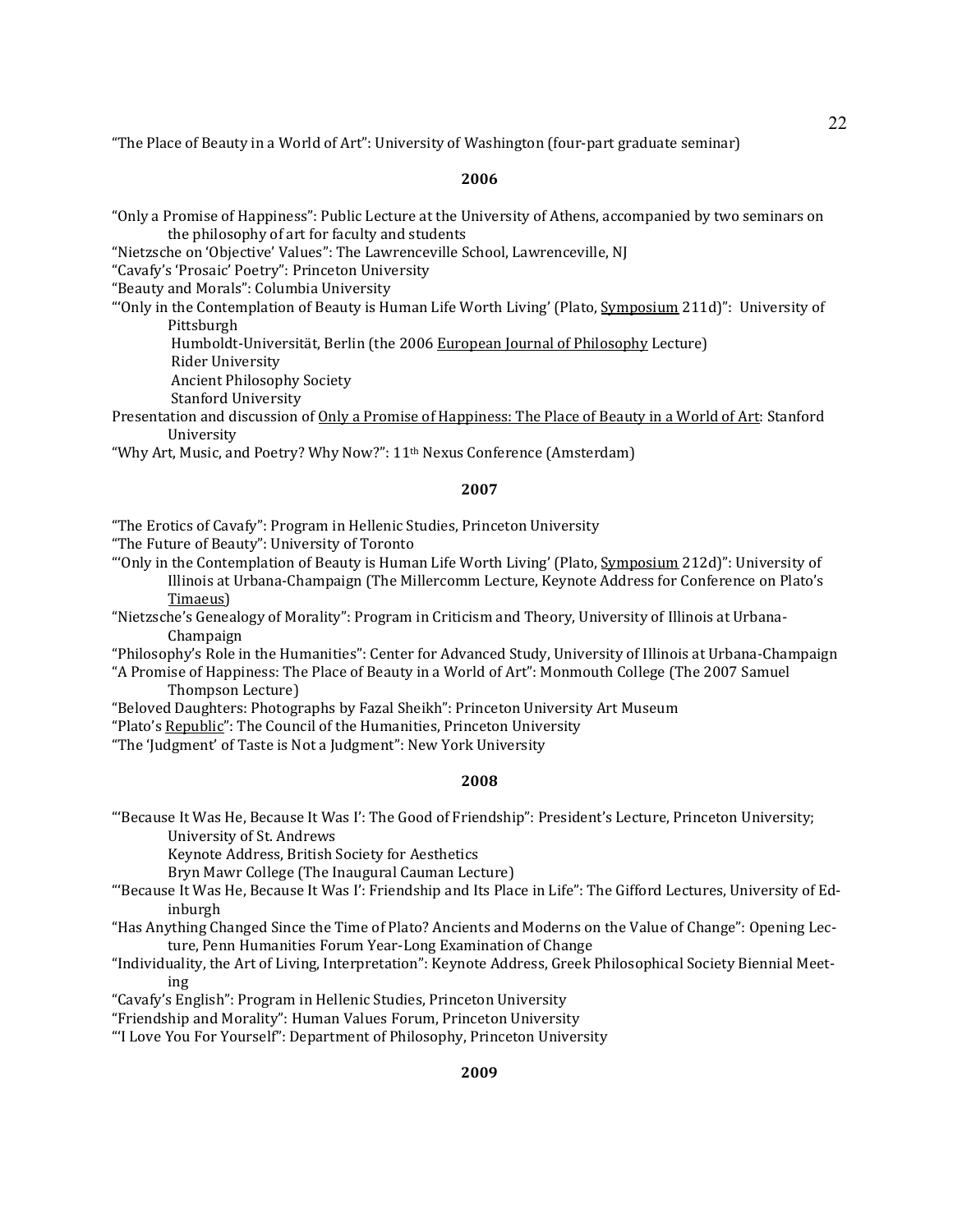"Only A Promise of Happiness: The Place of Beauty in a World of Art," California State University, Chico California College of the Arts

"Metaphors in Our Lives: 'I Love You for Yourself,'" 10<sup>th</sup> Anniversary Celebration, Princeton Society of Fellows in the Liberal Arts

"A Conversation with John Ashbery," Inaugural Princeton Poetry Symposium

"The Good of Friendship," Stanford University

Wesleyan University (The Hallie Lecture) Behrman Undergraduate Society, Princeton University; University of Pittsburgh

Symposium on Only a Promise of Happiness: The Place of Beauty in a World of Art, American Society for Aesthetics

"Perspectivism," Undergraduate Philosophy Club, Princeton University

### **2010**

"'Because It Was He, Because It was I': The Good of Friendship": President's Lecture, University of Montana University of Richmond

Aristotelian Society, London

University of Pittsburgh

Human Values Forum, Princeton University

Ivy Club, Princeton University

"Friendship and Other Non-Moral Goods": University of Montana

"Trends in Recent Aesthetics," University of Pittsburgh (two seminars)

"Aristotelian Philia, Modern Friendship?," Keynote Address, Graduate Student Ancient Philosophy Conference, Princeton University

"Nietzsche: Intention, Action, Freedom": University of Southampton

"The Origins of Tragedy," Philoctetes, New York, NY

"Cezanne's Pearlman Mont Sainte-Victoire," Princeton University Museum

"'Not Text But Texture': Poems of C.P. Cavafy Unread, Unfinished, Unwritten": The Stavros Niarchos Lecture, Yale University

"Nietzsche: Life as Literature: A 25th-Anniversary Symposium": American Philosophical Association, Eastern Division Annual Meeting; with Christopher Janaway and Robert Pippin

# **2011**

"The Good of Friendship" (in Greek): Aristotle University of Thessaloniki University of Victoria (the Lansdowne Lecture) "Interpretation, Art, and Life" (in Greek): Institute of Fine Arts, National Polytechnic University, Athens Symposium on the Greek translation of Only a Promise of Happiness: The Place of Beauty in a World of Art, Institute of Fine Arts, National Polytechnic University, Athens "The Good of Friendship": University of Victoria (The Lawrence Lecture) "Nietzsche, Intention, Action," University of Victoria Smith College Keynote Address, Boston Colloquium on Modern Philosophy "Plato and Popular Culture," Smith College "Metaphors in Our Lives: 'I Love You for Yourself'," Mt. Holyoke College "Why Have an Undergraduate Program Called 'Values and Public Life?," Human Values Forum, Princeton University "Beauty and Friendship," Tower Club, Princeton University Ivy Club, Princeton University "Nietzsche and Your Future," Last Lecture to the Class of 2011, Princeton University "The Fate of Socrates," The Trial of Socrates, Moynihan Federal Courthouse, New York

"The Wire," Behrman Undergraduate Society of Fellows, Princeton University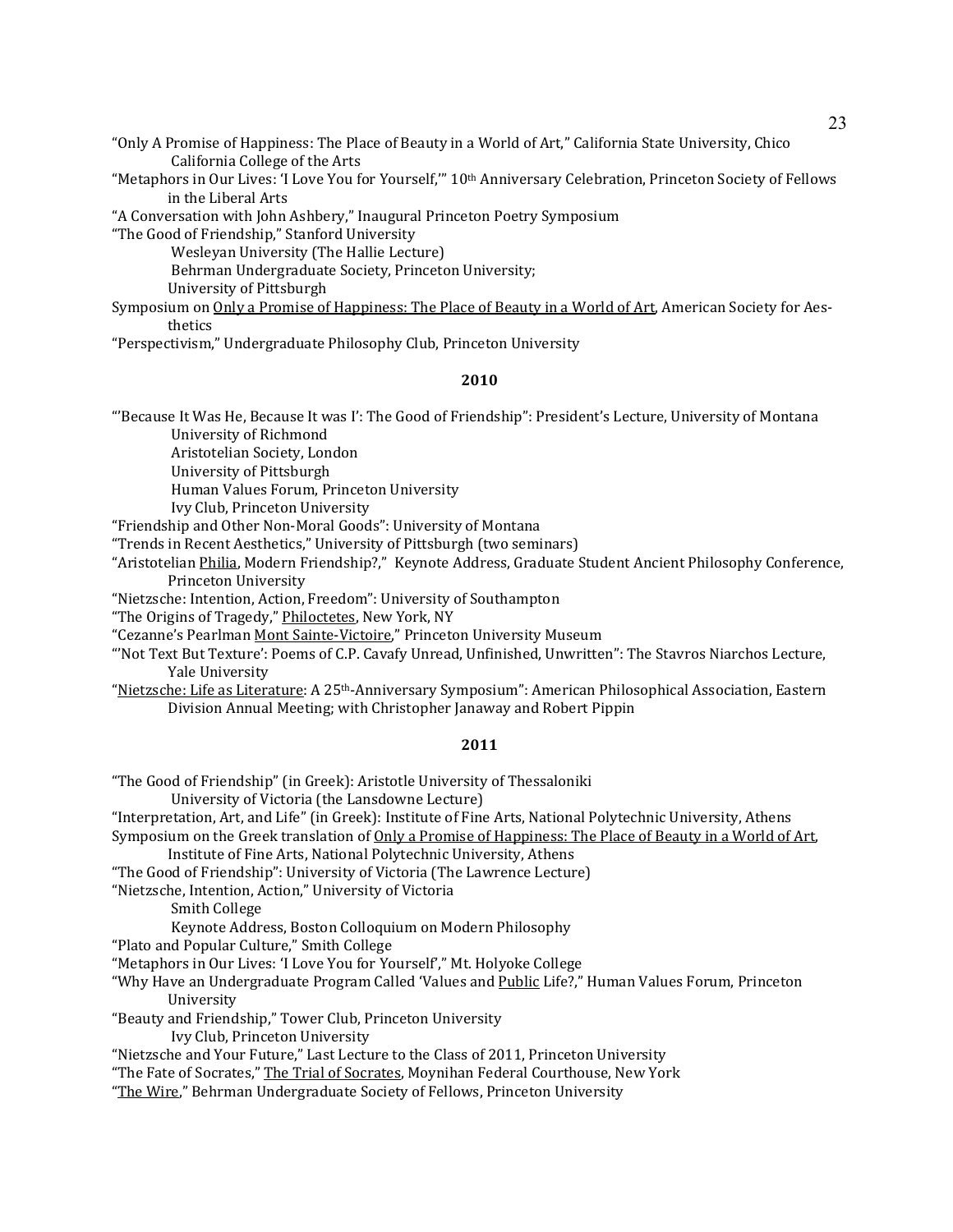"Philosophy With a Public Voice: A Forgotten Legacy of the Greeks," British Academy, London, on the 125th anniversary of the British School at Athens)

# **2012**

"Nietzsche, Intention, Action," New York University

"Aesthetic Qualities," Brown University

"Beauty, Art, Love," Brown University

"'I Would Rather Fashion My Mind than Furnish It' (Montaigne, "On Three Kinds of Association): Education as Self-Fashioning": Stanford University

"The Academy at Work: Dialectic in Plato's Parmenides," Keynote Address, Conference on Plato's Academy: A Survey of the Evidence, University of Athens

### **2013**

Comment on "Constructing Identity: Two Poems by Cavafy," Program in Hellenic Studies, Princeton University "Narrative Selves," Stanford University

"Nietzsche's Naturalism," Institute for Advanced Study

"Is the Art of Living an Art that Can Be Taught?," Brown University

Keynote address, World Philosophy Congress, Athens, Greece (in Greek)

"Friendship," a two-day workshop on my work at St. Olaf and Carleton Colleges

"On Truth (and Lies) and Beauty," Brooklyn Book Festival and Brooklyn Academy of Music (in connection with the opera Anna Nicole)

"Walter Kaufmann's 'Rediscovery' of Nietzsche," Princeton Adult School

# **2014**

"Nietzsche, Intention, Action": University of Athens

University of California, Riverside (The Magnus Lecture)

 Keynote Lecture to Conference on "Nietzsche and the Moral Tradition," Belo Horizonte, Minas Gerais, Brazil

"Ιs Living an Art That Can Be Taught?": University of Delaware (The David Norton Memorial Lecture) Towson University (The Ian Morris Memorial Lecture)

"Have Universities Lost Their Mission?": Princeton-Fung Global Forum, Paris, France

"Why Liberal Education?": International Hellenic University, Thessaloniki, Greece

#### **2015**

"Reply to André Laks," Conference on Postclassicisms, Princeton University

"Nietzsche, Intention, Action": New School for Social Research

"Reply to Theophanis Tasis": Center for Hellenic Studies, Princeton University

"Metaphors in Life: 'I Love You for Yourself'": Birkbeck Institute of the Humanities, London

Conference in honor of Thomas Laqueur, University of California/Berkeley (Keynote Address)

"The Significance of the Unimportant: A Friendship Breaks Down": Birkbeck Institute of the Humanities

"Did Nietzsche Accept 'The Falsification Thesis'?": Birkbeck College

"What Is It to Find Something Beautiful?" Stanford University

"Nietzsche's Perspectivism," Stanford University

"Art and Interpretation," Stanford University

"Is Living an Art that Can Be Taught?": European Group for Organizational Studies, Athens, Greece (Keynote Address)

Friedrich Nietzsche Society Annual Meeting, Scarborough, England (Keynote Address)

"On Carlotta Santini's "Nietzsche and Classical Philology," Center of Hellenic Studies, Princeton University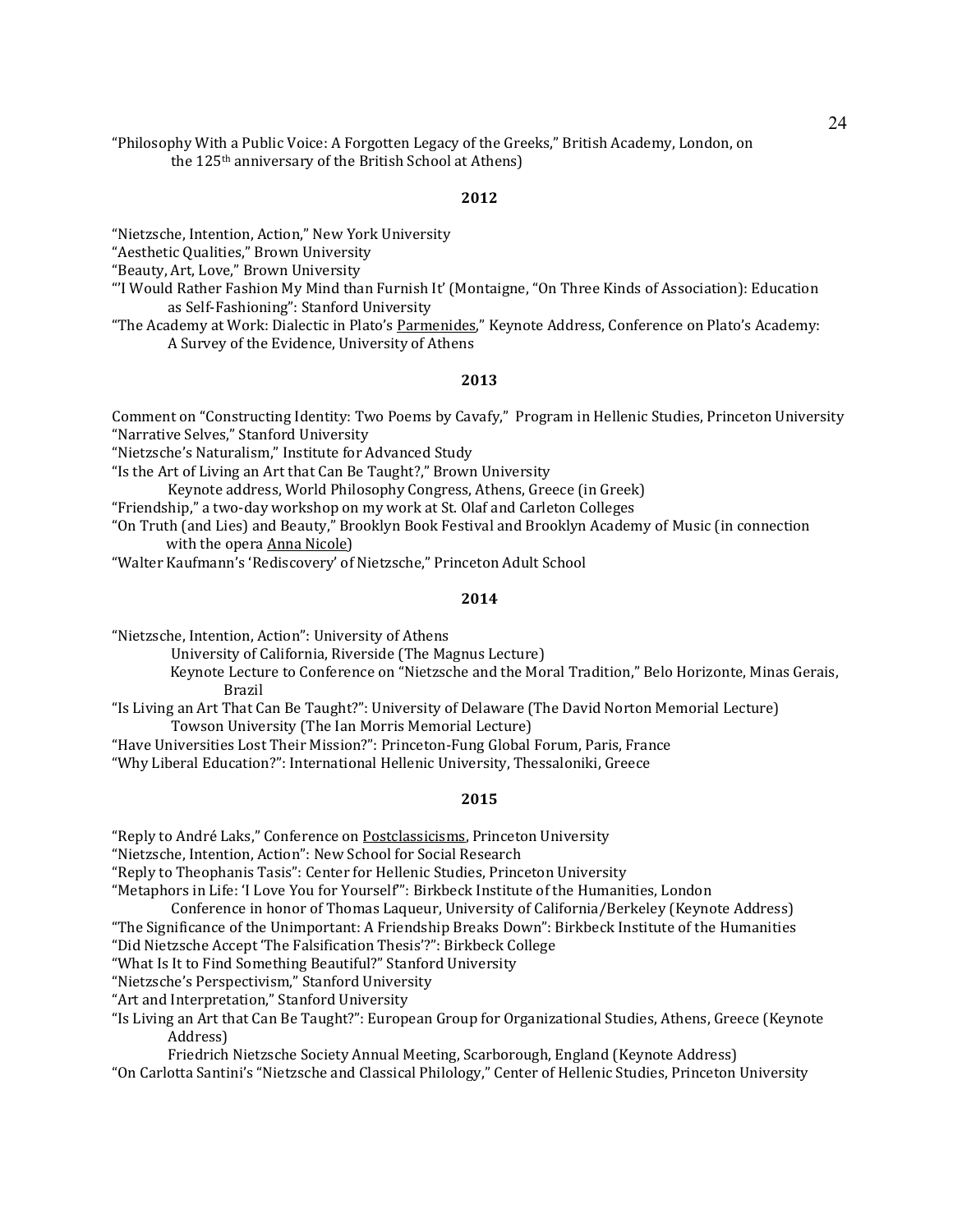"Nietzsche, Truth, Falsification": University of California Riverside

"Metaphors in Life: 'I Love You for Yourself": University of Texas at Austin

University College Dublin

"Is Living an Art That Can Be Taught?": Maynooth University, Maynooth, Ireland

"The Academy at Work: Dialectic in Plato's Parmenides": Trinity College Dublin

"Do We Ever Learn Anything from the Humanities?": Princeton Graduate Alumni Association, New York

"Why We Should Stay Away from the Popular Arts—Or Not": Class of 2016 Last Lecture (with Ben Morison), Princeton University

"Nietzsche's Philological Writings": Workshop co-organized with Carlotta Santini, May 11, Center for Hellenic Studies, Princeton University

"Nietzsche on Truth and Human Action": Four lectures and workshops, Nietzsche Kolleg, Weimar, Germany "Friendship": Princeton Old Guard

"Loneliness in the Digital Age": Cambridge Forum, Cambridge MA

#### **2017**

"The 'Who' of Friendship," Brown University

"Plato and Aristotle on Love": Princeton University (with Ben Morison)

"The Academy at Work: Dialectic in the Parmenides": University of California at Los Angeles

"Metaphors in Our Lives": Marist College (The Stephanopoulos Lecture)

"Nietzsche, Intention, Action,": University of Illinois at Urbana-Champaign Yale University

"Ressentiment," Fung International Fellows Workshop, Princeton University

### **2018**

"Metaphors in Our Lives": Furman University (The Tocqueville Lecture)

Pomona College (The Sontag Lecture)

Stony Brook University (The Provost's Lecture)

"The Academy at Work: Dialectic in the Parmenides": University of California at Santa Barbara

"Nietzsche on Morality": Birkbeck College, London

"We Have a Program in 'Values and Public Life': Why Not a Program in 'Values and Private Life'?": Human Values Forum, Princeton University

"Nietzsche, Intention, Action": University of Pittsburgh

"'And So On': Why We Love Our Friends": Keynote Address to a Conference on Love, University of Pittsburgh "Philosophical Individualism and the Question of Style": Keynote Address to the Fourth Conference on

"Registers of Philosophy," Institute of Philosophy, Hungarian Academy of Sciences, Budapest "Can Philosophy *Teach* Us How to Live Well?": Lecture to the Alumni of the Department of Philosophy,

Princeton University

#### **2019**

"Art and Faith": Panel discussion with Gustavo Dudamel and Elaine Pagels, Princeton University"

"'And So On': Why We Love Our Friends," The Jesse Floyd Mack Lecture in the Humanities, Oberlin College

"Humane Internationalism and a Reasonable Pessimism," Commencement Address, Pinewood International School, Thessaloniki, Greece

"What Do We Know About Philosophy and Philosophers at the end of *Republic* Book V?": New York University;

Princeton University

Princeton Athens Center

"On Friendship," Lexikopoleio, Athens